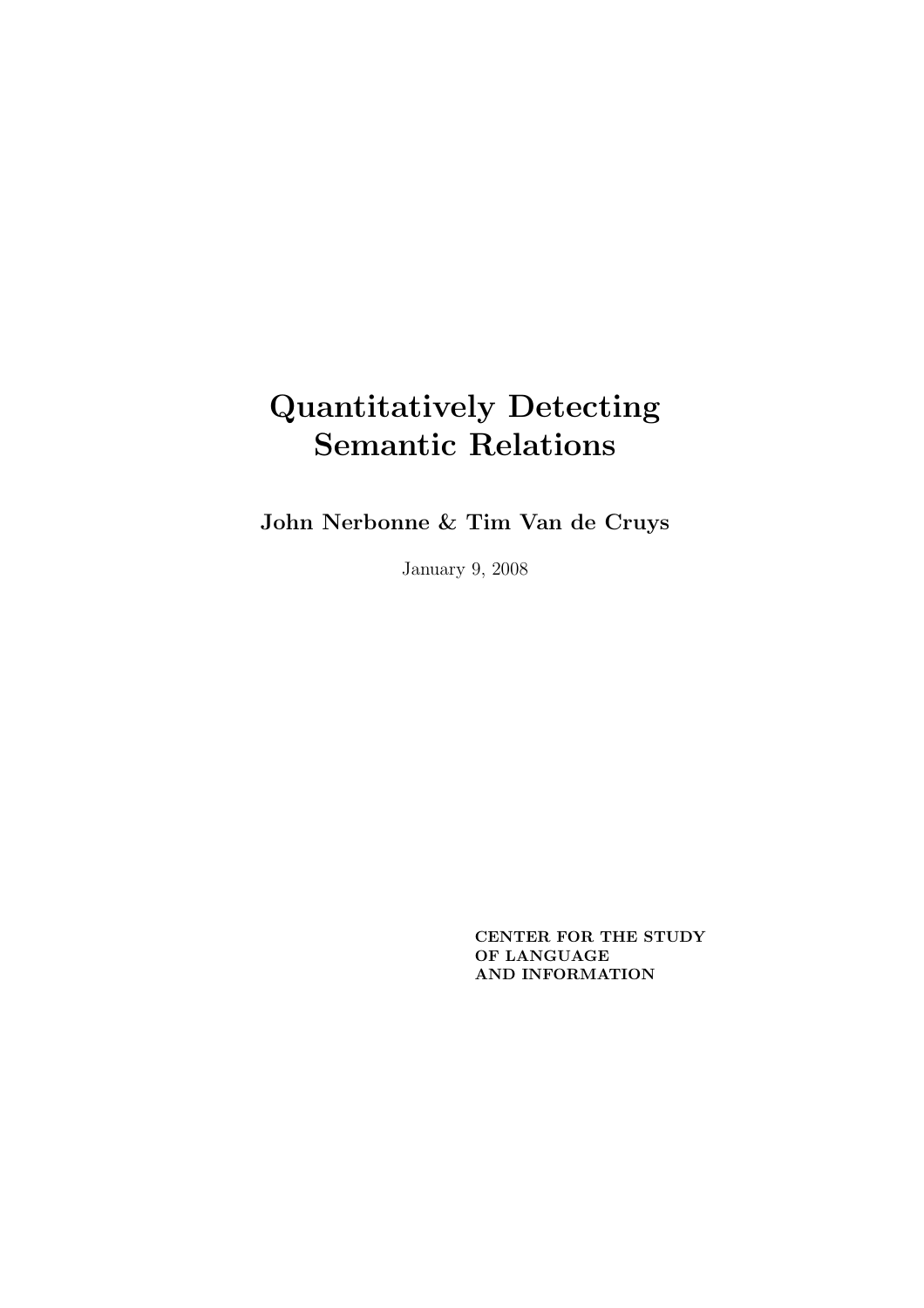## Quantitatively Detecting Semantic Relations: The Case of Aspectual Affinity

## 1.1 Introduction

The explosion in the creation of text corpora in recent years suggests that the opportunity may be ripe to examine quantitative techniques for their value in semantics.<sup>1</sup> The present paper aims to explore one quantitative technique with an eye toward its potential value in illuminating questions of semantic theory. It is exploratory in nature, and it will not offer definite conclusions or specific advice.

To exploit large text corpora—of a size of the order of magnitude of  $10<sup>9</sup>$  words, we need to employ automatic procedures of analysis. It is unthinkable to work through such volumes of material except by using computer programs. This leads to a difficulty when one's analytical ambitions are semantic, since the semantics of texts is not immediately accessible to automatic procedures.

Perhaps in some glorious future there will be data annotated for semantics to an extent that makes the direct application of quantitative analyses straightforward. But at present we do not have such resources, only fairly large corpora of texts. This means in turn that we need to operationalize our semantic concepts in a way that is amenable to automatic processing. Naturally this has an impact on the sorts of phenomena that can be studied.

In the present study we concentrate on aspect and on the affinities different sorts of adverbials have with some aspectual categories as opposed to others. We operationalize the inherent aspect of verb phrases

3

## 1

<sup>1</sup>We have benefited from discussions with the computational linguistics group at the University of Groningen and from astute comments by two anonymous referees.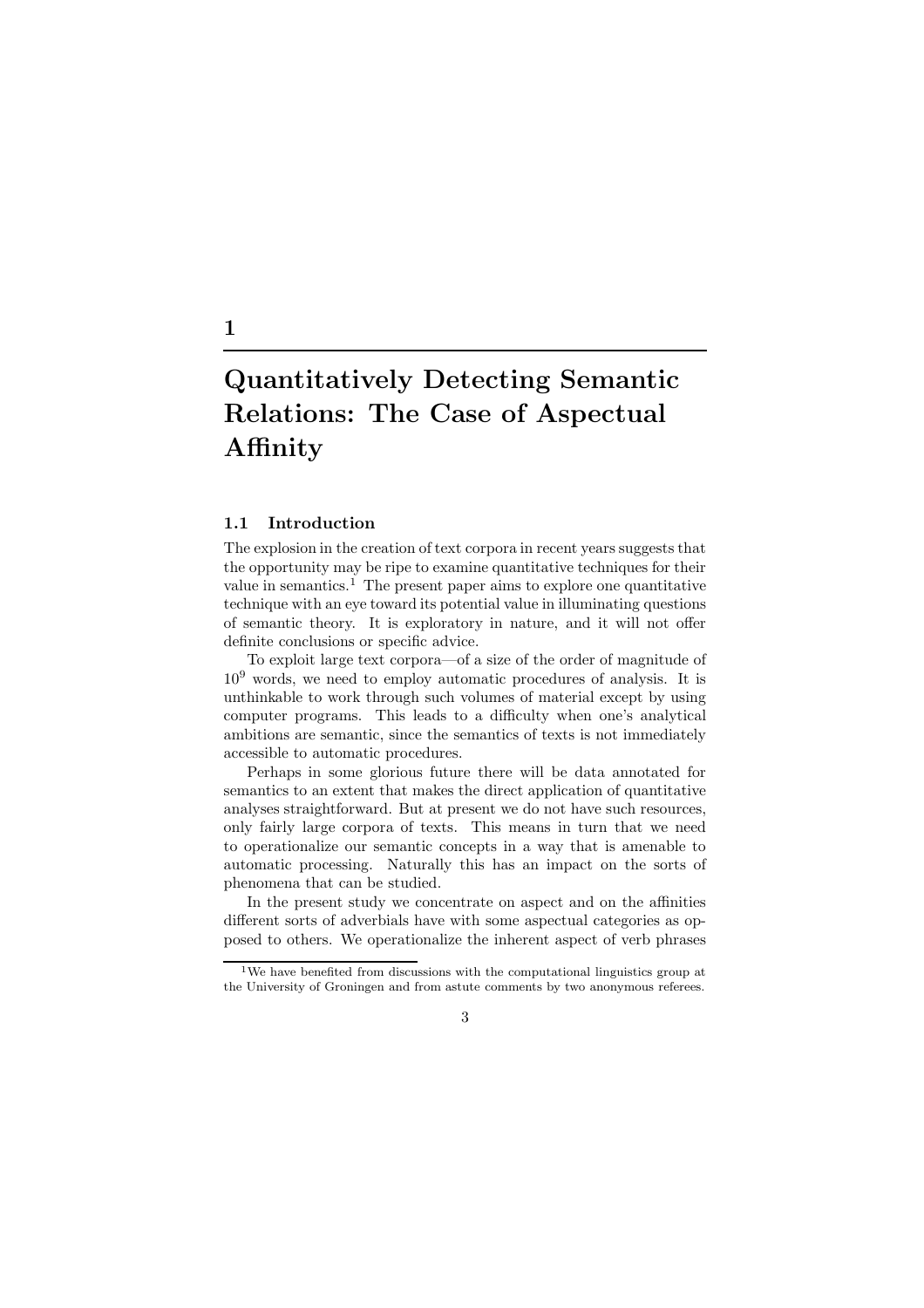by noting the verb heading the phrase, and the class of the durative adverbial by noting the preposition heading the durative adverbial. Both of these steps are subject to some error, but fortunately, quantitative techniques also tolerate noise in characterizations as long as the statistical strength of the association between the category and its operationalization is sufficient, and as long as the "noise" does not systematically favor some analyses over others. We still need to be on guard against using procedures that bias search routines and ultimately, the results of analysis.

## 1.2 Background

We discuss computational semantics in this section as well as the statistical background needed for detecting aspectual affinities in large corpora.

#### 1.2.1 Computational Semantics

Work in COMPUTATIONAL LINGUISTICS has frequently implemented and applied work from semantic theory, often with special interest for issues concerning disambiguation (Nerbonne, 1996). Since the quantitative turn in computational linguistics, lexical classification and lexical semantics have been the focus of attention in computational work. Schulte im Walde (to appear, 2008/9) reviews a large number of papers which classify verbs using corpus evidence. The focus is on recognizing subcategorization frames, but there has also been work on detecting selectional preferences, semantic roles and diathesis alternations.

It is difficult to collect the statistical information that is useful to lexical semantics, but many quantitative techniques have nonetheless been proposed with an eye toward detecting semantic properties. In addition to the work on semantic roles mentioned above, there has been a substantial number of papers aimed at distinguishing regular semantic combination from the irregular sorts of combination found in multi-word expressions, idioms, and non-compositional constructions (Villavicencio et al., 2005, Deane, 2005, Villada Moirón, 2005).

A second area of focus in quantitative work on semantics has been lexical semantic similarity. Automatically acquiring a relative measure of how semantically similar a word is to known words is much easier than determining what the actual meaning is, as Manning and Schütze  $(2000, \, \S \, 8.5)$  point out. Manning and Schütze's textbook refer to a number of works in which the detection of lexical semantic similarity is central.

Brent (1991) shows that one can distinguish stative verbs from others using the presence of progressive variants as well as adverbials expressing rates of speed (e.g., quickly), essentially using frequencies of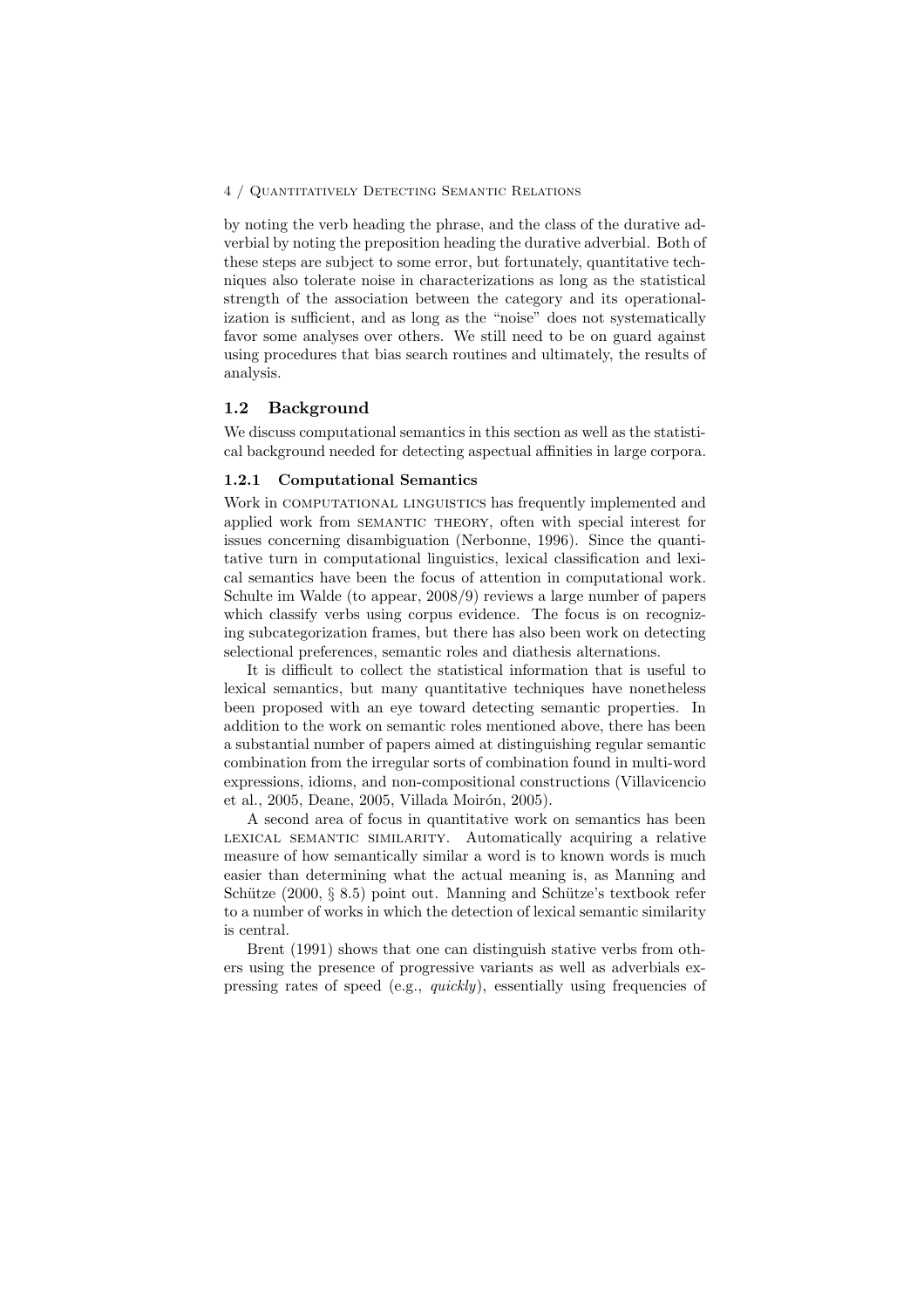combination as a cue. Siegel (1998) extends Brent's work, using several more cues, including durative adverbials, which we focus on below. He applied three techniques from statistics and machine learning (logistic regression, decision trees and genetic algorithms) with the goal of classifying the aspectual predication of the clause. Since we attempt to detect the relations between the verbal heads and the durative adverbials, we effectively attempt to classify these simultaneously, and also to gauge the strength of the association between subtypes of these.

Mehler (2007) analyzes semantics from a quantitative perspective and recognizes the need for structural sensitivity in quantitative semantics. He allows for structural effects by viewing semantic combination as a hierarchical constraint satisfaction problem (HCSP). In principle Mehler thus allows that semantic combination be dependent on "syntactic dependency and text coherence relations" (p. 147), even if the specific constraints he handles are discourse based rather than grammatical. Like Mehler, we shall be concerned to rise above the lexical level, but where his focus is on the theoretical underpinnings of the relation between quantitative work and semantic theory, we shall try to develop an experimental technique.

In this paper we try to extend the techniques used in computational linguistics to address questions in semantic theory. Since it is an early effort we will try to be alert for signals that we are detecting semantic structure and to be open for opportunities to exploit the information that large corpora, processed automatically, might offer.

#### 1.2.2 Vector Space Model

The VECTOR SPACE MODEL is one of the most widely used models to investigate lexical semantic similarity in textual data, mainly because it is easy to understand, and it allows one to express 'semantic proximity' between entities in terms of spatial distance (Manning and Schütze, 2000). It is particularly popular in Information Retrieval, where it is used to create term-document matrices. We introduce the vector space model via an example. Consider two documents, one about Belgium (B) and one about the Netherlands (NL).

- Belgium is a kingdom in the middle of Europe, and Brussels is its capital. Brussels has a Dutch-speaking and a French-speaking university, but the largest student city is Leuven. Leuven has 31,000 students.
- The Netherlands is a country in Western Europe, located next to the North Sea. The Netherlands's capital is Amsterdam. Amsterdam has two universities. Groningen is another important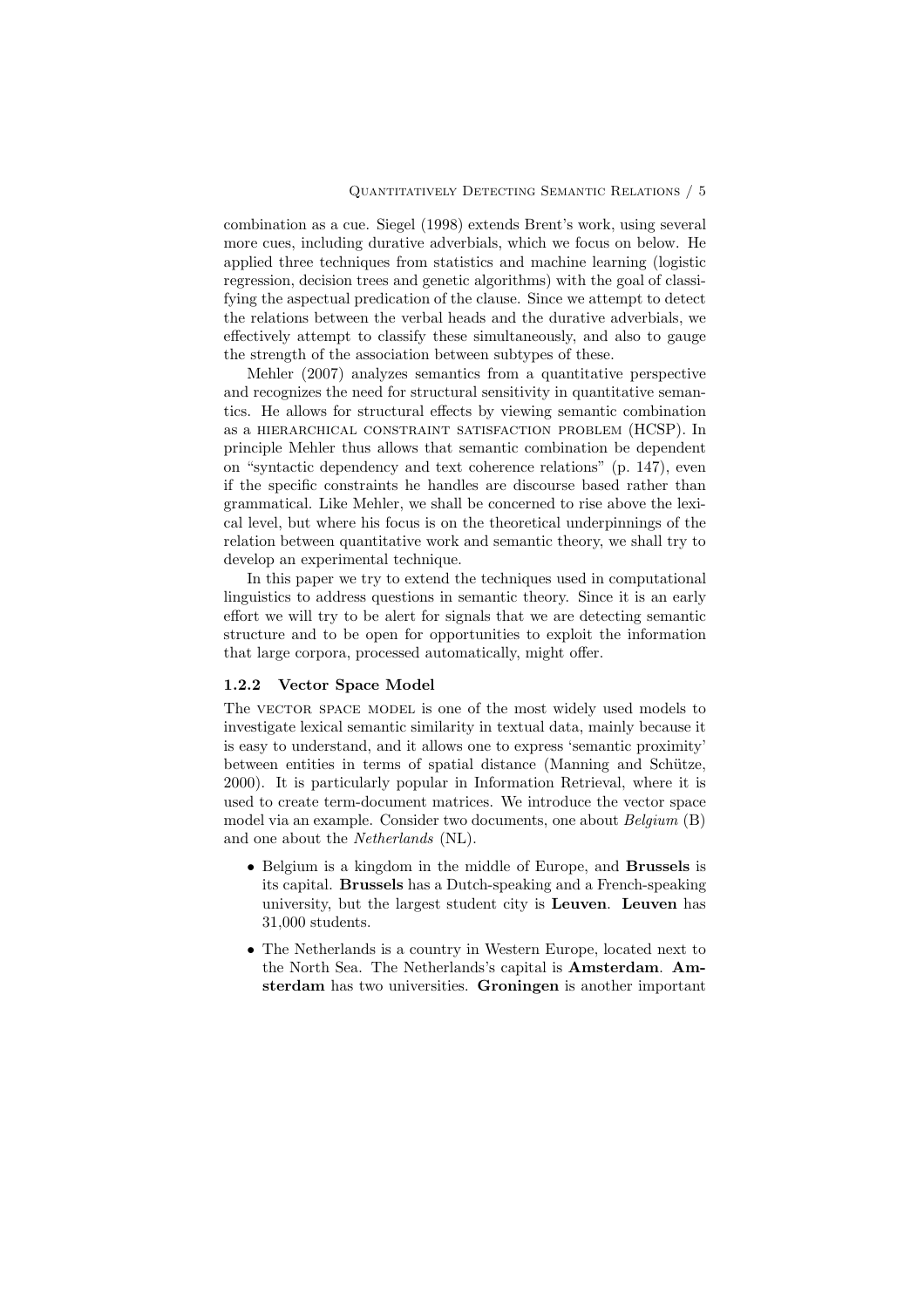student city. In Groningen, there are 37,000 students.

The documents can easily be transformed into a term-document matrix, in which each document is represented by a vector. Each dimension in the vector corresponds to a term (a word or fixed expression), where the frequencies of the terms (in this case, cities) in each of the documents are indicated. The resulting matrix is shown in Figure 1.

|                | $\mathcal{R}$ | N L |
|----------------|---------------|-----|
| Groningen      | 0             | .,  |
| Leuven         | ٠,            | 0   |
| Amsterdam      | $\Omega$      | 9   |
| <i>Brussel</i> |               |     |

FIGURE 1 A term-document matrix

To term-document matrices like this one, similarity measures can be applied,<sup>2</sup> to assay how similar documents are to each other, or to a query entered by the user. Note that the Belgian document is represented in the term-document matrix as vector of city-reference frequencies, viz.  $\langle 0, 2, 0, 2 \rangle$ , the first column in Figure 1. Similarly, words are represented as document-occurrence frequencies, so that Groningen is just  $\langle 0, 2 \rangle$ . Vector spaces are immediately amenable to the application of distance metrics, which is one reason why they are popular. These distance metrics are used to assay the similarity between words. The two words for which the semantic similarity is to be calculated are represented as vectors in a multi-dimensional feature space.

The co-occurrence information that can be captured by such matrices is not limited to words and documents. If we add grammatical analysis, we can straightforwardly record the dependency relations of a particular word. In that case, the dimensions of the vectors correspond to the dependency relations that the word occurs in together with the lexical head to which it is related. Dependency relations that might be suitable for a word like apple could e.g. be 'object of verb eat' and 'modified by adjective red'. Similarly, such matrices can capture the co-occurrence information that is the subject of this research, viz. verbs and the adpositional heads of modifiers modifying those verbs. Figure 2 gives an example of two adpositions represented as vectors, with some verbs as features. We read '5' in the  $(leave, at)$  cell of the matrix, indicating that,

 $2$ The COSINE is a natural choice when dealing with vectors, but one may also use the inverse of distance measures such as Euclidean distance or MANHATTAN DISTANCE, or set-based measures such as Jaccard.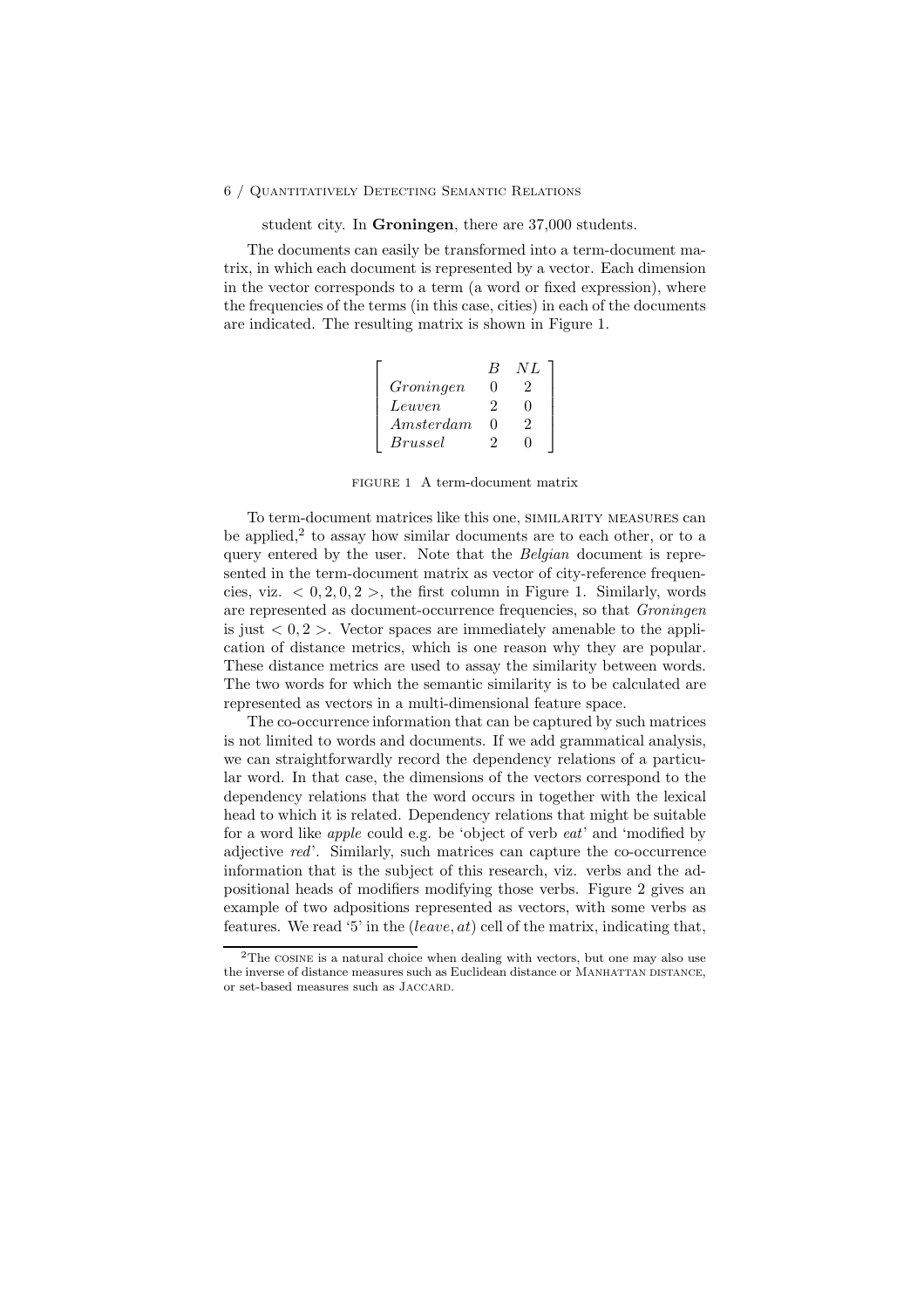in our example corpus, at occurred five times as the prepositional head of a modifier modifying a verb phrase headed by leave.

|           |  | $leave$ start work live $\lceil$ |
|-----------|--|----------------------------------|
| $\it{at}$ |  |                                  |
| during    |  |                                  |

FIGURE 2 A preposition by verb matrix

The matrix shows that—in our sample corpus—the preposition  $at$ collocates with the verbs leave and start, while during only collocates with *work* and *live.* A matrix of this kind is the basic input for subsequent statistical techniques (see below). A more detailed explanation about the construction of our co-occurrence matrix can be found in § 1.3.4.

Semantic classification based on co-occurrence frequencies improves significantly when more informative collocations are weighted more heavily. Some features, such as co-occurrences with the verbs have and be, are less informative because they occur with many words. Other features only occur with a limited number of words, and are thus more informative. To account for these distributional differences, we use POINTWISE mutual information (Church and Hanks, 1990). Intuitively, pmi assigns a high value when the frequency of two events co-occurring is much higher than would be expected on the basis of the individual events' frequencies. The formula is given as equation 1.1.

$$
I(x,y) = \log \frac{p(x,y)}{p(x)p(y)}\tag{1.1}
$$

## 1.2.3 Singular Value Decomposition

singular value decomposition (svd) is a technique that is used to calculate a so-called low-rank approximation of a matrix. It is often used as a dimensionality reduction technique in applications that involve large-scale matrix computations.

## Technique

svD originates from linear algebra: a rectangular matrix is decomposed into three other matrices of specific forms so that the product of these three matrices is equal to the original matrix.

$$
A = TSD^T \tag{1.2}
$$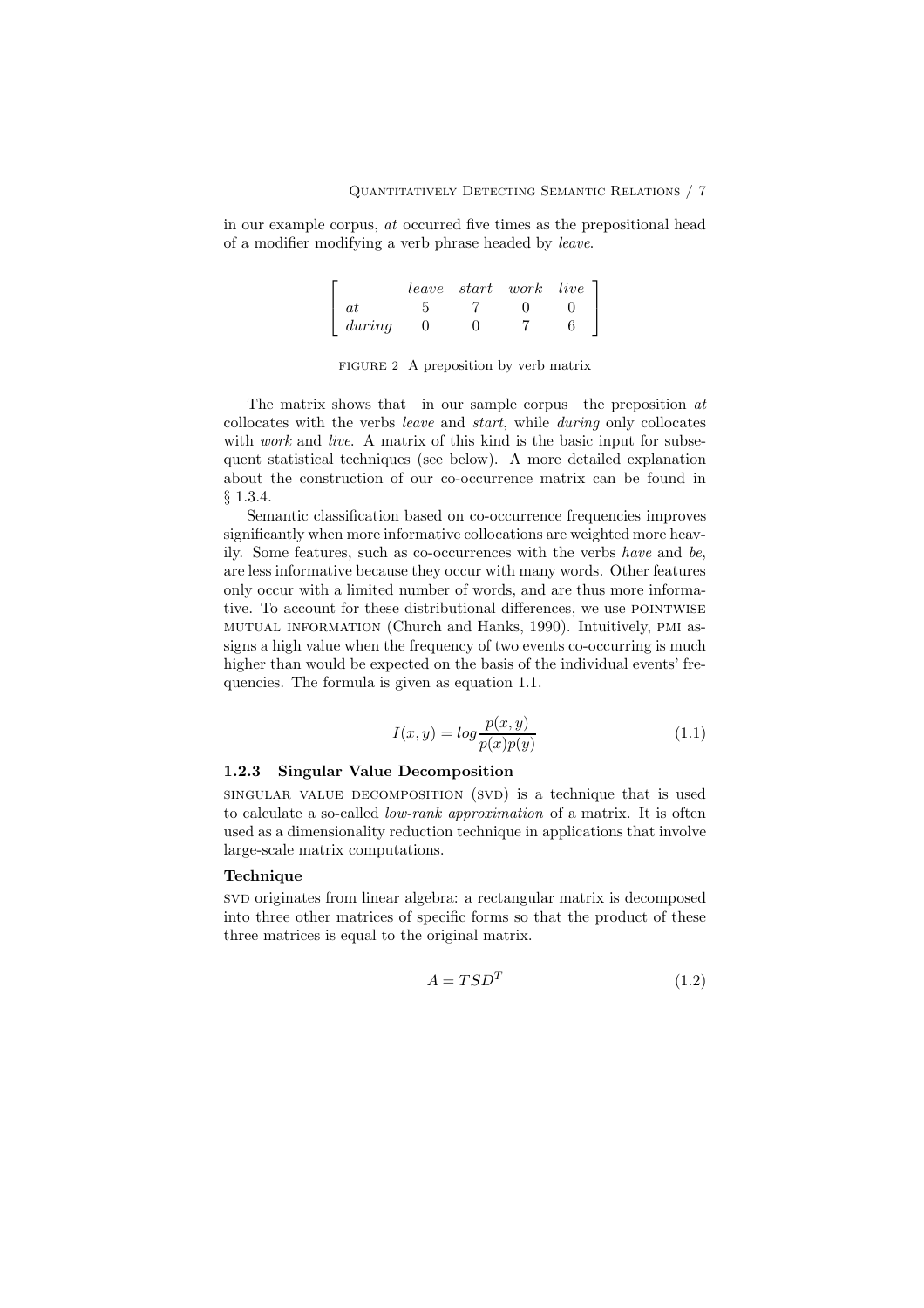where  $A$  is the original matrix. The first component matrix,  $T$ , contains the same number of rows as the original matrix, but has  $m$  columns, corresponding to new, especially derived variables. The second component matrix D has the same number of columns as in the original matrix A, but m rows of derived vectors. These specially derived variables are respectively called left-singular vectors and right-singular vectors. The third matrix S is a diagonal matrix: it is a square  $m \times m$  matrix with non-zero entries only along the diagonal. This matrix contains derived constants called singular values, and these are ordered with respect to their significance in contributing to the product that approximates the original matrix. If one or more of the least significant singular values are omitted, then the reconstructed matrix will be the best possible approximation of the original matrix in the lower dimensional space.

One key property of the derived matrices is that all dimensions are linearly independent: they are orthogonal to each other. This is an aid to the interpretation of the results.

Thorough understanding of singular value decomposition requires a firm background in linear algebra. Below we will try to sketch the idea behind SVD intuitively. The interested reader may consult a good introduction on linear algebra (e.g. Strang (2003)) for more information. Landauer and Dumais (1997) also contains a brief but illuminating appendix on SVD.

#### Example

We will now look at a small, made-up example to see how SVD might be able to detect latent semantic structure present in the data. Figure 3 shows the SVD of the matrix in Figure 1.

$$
A\begin{bmatrix} B & NL \\ Leuven & 0 & 2 \\ Leuven & 2 & 0 \\ Amsterdam & 0 & 2 \\ Brussel & 2 & 0 \end{bmatrix} =
$$
  

$$
T\begin{bmatrix} 0.00 & 0.71 \\ -0.71 & 0.00 \\ 0.00 & 0.71 \\ -0.71 & 0.00 \end{bmatrix} * S\begin{bmatrix} 2.83 & 0 \\ 0 & 2.83 \end{bmatrix} * D^T\begin{bmatrix} -1 & 0 \\ 0 & 1 \end{bmatrix}
$$

FIGURE 3 singular value decomposition of a term-document matrix

The original matrix  $A$  is decomposed into three other matrices  $T$ , S and  $D<sup>T</sup>$ . The singular values in S show that two equally important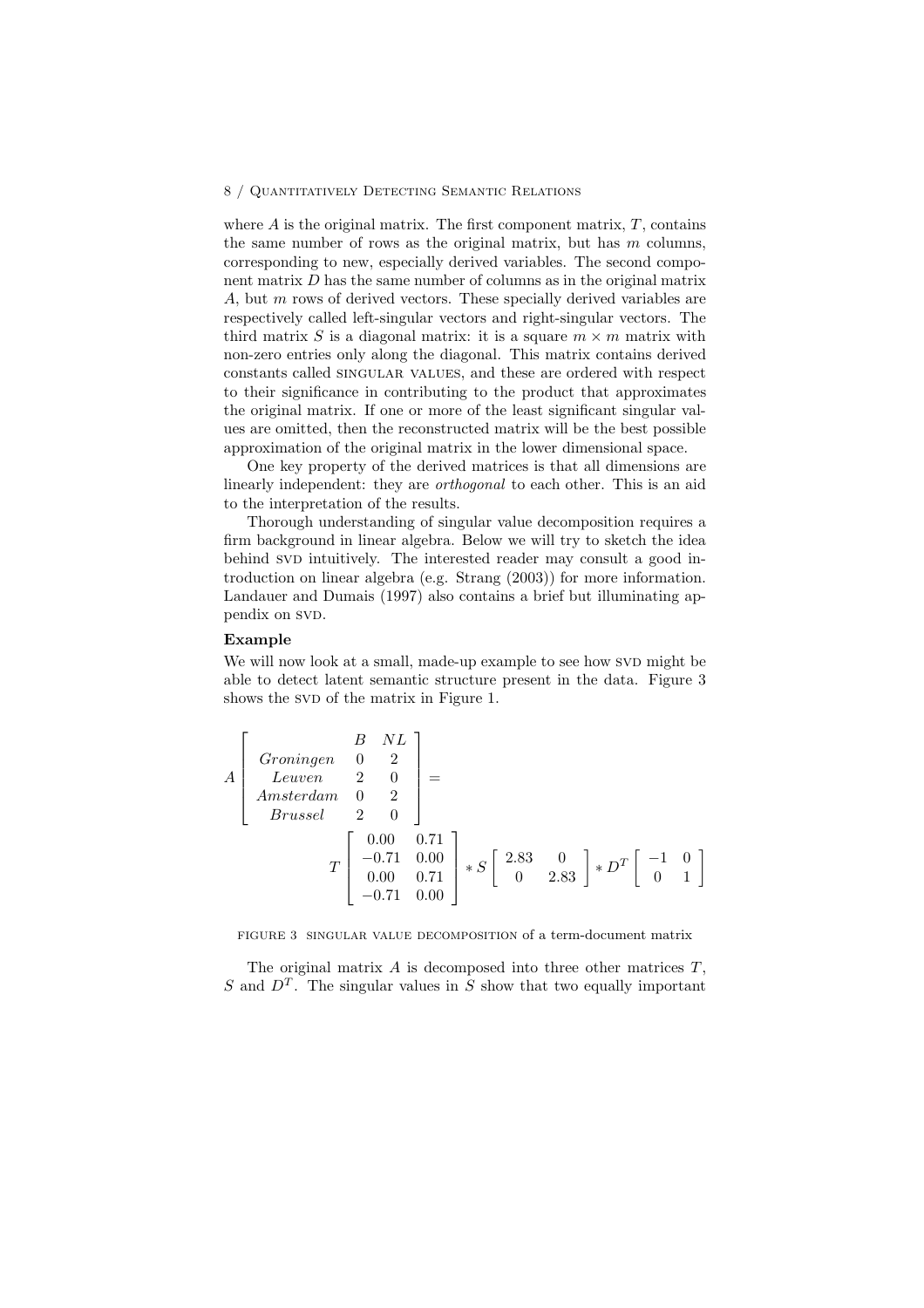dimensions are found; furthermore, the left- and right-singular vectors show that the frequencies are evenly divided among terms as well as among documents.

Figure 4 shows what happens when we add another document about Belgium, with a slightly different frequency distribution of terms: the Belgian dimension becomes the most important (i.e. captures the most variation, 2.92), while the Dutch dimension remains the same (2.83). The third dimension (0.68) captures the remaining variation (the fact that the third document only talks about Brussels).

| Groningen<br>Leuven<br>Amsterdam<br><i>Brussel</i> | B<br>$\boldsymbol{0}$<br>$\overline{2}$<br>$\overline{0}$<br>$\overline{2}$ | NΕ<br>2<br>$\theta$<br>$\overline{2}$<br>$\boldsymbol{0}$ | B<br>$\theta$<br>$\overline{0}$<br>$\theta$<br>1 |                                    |                                 |            |                              |                              |                              |        |
|----------------------------------------------------|-----------------------------------------------------------------------------|-----------------------------------------------------------|--------------------------------------------------|------------------------------------|---------------------------------|------------|------------------------------|------------------------------|------------------------------|--------|
|                                                    | T                                                                           | 0.00<br>$-0.66$<br>0.00<br>$-0.75$                        |                                                  | $-0.71$<br>0.00<br>$-0.71$<br>0.00 | 0.00<br>0.75<br>0.00<br>$-0.66$ | $\ast$ $S$ | 2.92<br>0.00                 | 0.00<br>2.83                 | 0.00<br>0.00<br>0.68         | $\ast$ |
|                                                    | $D^{T}$                                                                     | $-0.97$<br>0.00<br>റ റ $\epsilon$                         |                                                  | 0.00<br>$-1.00$<br>0.00            | 0.26<br>0.00<br>$-0.97$         | $\cong$ A' | 0.00<br>1.87<br>0.00<br>2.12 | 2.00<br>0.00<br>2.00<br>0.00 | 0.00<br>0.50<br>0.00<br>0.56 |        |

FIGURE 4 Truncated Singular Value Decomposition

If we now truncate the SVD by keeping only the two most important dimensions, and then reconstruct our original matrix, we get matrix  $A'$ , which is the best possible reconstruction from only two dimensions. Note that matrix  $A'$  resembles matrix  $A$ , except for the numbers of the third document: instead of assigning all frequency mass to the term *Brussel*, the mass is almost evenly divided among the Belgian terms Brussel and Leuven. When keeping only two dimensions, the SVD "guesses" the best possible distribution. This is an example of how the technique is used to obtain more succinct models.

## Applications

While rooted in linear algebra, singular value decomposition has proven to be a useful tool in statistical applications. In this respect, it is akin to statistical methods such as factor analysis, correspondence analysis and principal components analysis. The technique can easily be interpreted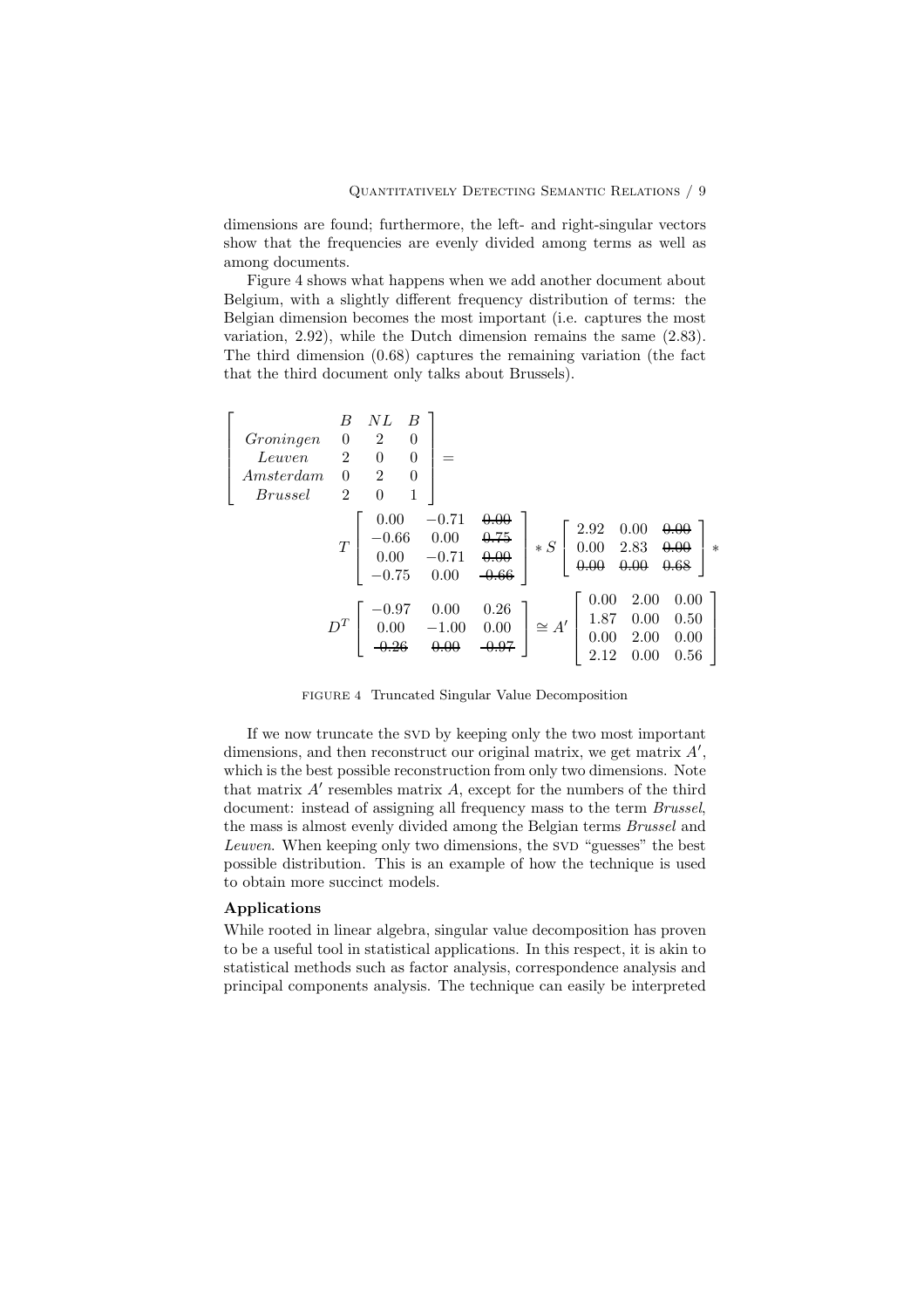statistically: the left-singular and right-singular vector linked to the highest singular value represent the most important dimensions in the data (i.e. the derived dimension—independent of other dimensions that explains the most variance of the matrix). The singular vectors linked to the second highest value represent the second principal component (orthogonal to the first one), and so on. Typically, one uses only the first  $n$  principal components, stripping off the remaining singular values and singular vectors. Intuitively, SVD is able to transform the original matrix—with an abundance of overlapping dimensions—into a new, many times smaller matrix that is able to describe the data in terms of the principal components. Due to this dimension reduction, a more succinct and more general representation of the data is obtained. Redundancy is filtered out, and data sparseness is reduced.

svD has achieved good results in INFORMATION RETRIEVAL (IR), where it is applied in the framework of LATENT SEMANTIC ANALYSIS (lsa, Landauer and Dumais (1997), Landauer et al. (1998)). In lsa, a singular value decomposition is applied to a fairly large term-document matrix (on the order of 30K terms by 30K documents). According to its proponents lsa finds actual lexical tendencies in the data. The technique is applied in order to obtain a small number of semantic dimensions in terms of which words are characterized for retrieval purposes. This allows researchers (and practitioners) in ir to ignore many other characteristics of individual noun distributions.

The fact that lsa is able to discover some kind of latent structure is shown by its performance on a synonymy test, which is part of a Test of English as a Foreign Language (TOEFL). This is a test given to foreign applicants to American universities. If one applies lsa to determine the closest synonym in a word-pair test in multiple choice format, the algorithm scores as well as the average non-English speaking participant in the test (Landauer et al., 1998).

The calculation of SVD involves iteratively solving a number of eigenvalue problems, which we will not discuss. A number of programs are available that can handle the kind of large-scale singular value decompositions that are necessary for linguistic data sets. In this research, svDPACK (Berry, 1992) has been used. SVDPACK is a program that is able to handle sparse matrices efficiently and quickly (depending on the number of singular values one wants to retain). Most decompositions can easily be computed on ordinary Unix workstations, in a reasonable amount of time.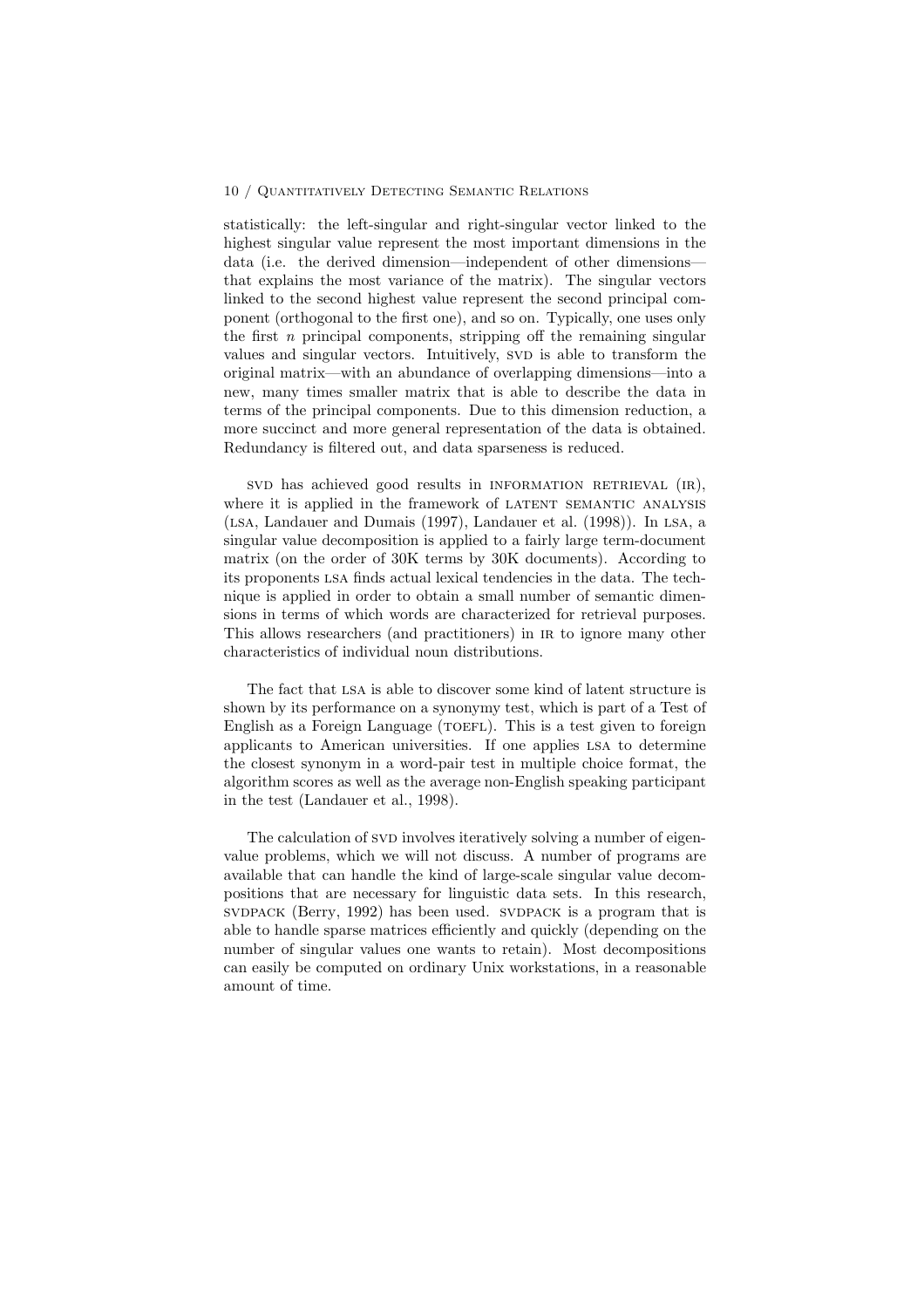## 1.3 Aspectual Affinity

We turn to the linguistic phenomenon which is the focus of our experiments, viz., the affinity in combination that is seen in English, Dutch and other languages between different verbal aspects (aka aspectual classes or Aktionsarten) on the one hand and two different sorts of durative adverbial on the other.

#### 1.3.1 Background

Vendler (1967), building on Aristotelian concepts and twentieth century work by Ryle and Kenny, distinguished four classes of verbs (or verb phrases) based on their logical and grammatical properties: states, activities, achievements and accomplishments. We do not attempt to summarize all of this work, but suggest the sorts of properties that are appealed to. We suggest Dowty (1979), Moens and Steedman (1988) and Egg (2005) for more comprehensive discussion of the differences in linguistic and inferential behavior among the aspectual classes. For example, states such as be tired do not normally occur in the progressive \*be being tired, while activities such as  $\sin q$  easily can. Accomplishments such as *draw a box* and achievements such as *die* or *notice* are associ-ated with implicit completions or end points, which leads to striking differences compared to activities. For example, someone who stopped drawing a house at a certain time, did not draw one, while someone who stops being tired or stops singing certainly was tired and did sing at an immediately prior time.

States and activities do not have implicit completions or end points and are therefore referred to as ATELIC; both combine with adverbials of duration headed by  $for$ , unlike the TELIC classes of achievements and accomplishments, which combine with adverbials of duration headed by in. While all achievements and accomplishments combine felicitously with in-adverbials, if one attempts to combine them with durative adverbials headed by for, the resulting phrase is usually understood iteratively. Thus someone who is said to have drawn a box for an hour, is normally understood to have drawn the box repeatedly, not a single time lasting an hour. Compare the combination with notice as well.

Some accomplishments combine with adverbials headed by for without being understood iteratively, namely those with a clearly associated resulting state. Thus if someone opened a channel for several weeks, we might understand either that it was repeatedly opened (as noted above) or that it was opened once and remained open. The adverbial indicates the length of time it stayed open in that case.

Let's dwell on the parenthetical mention of "verb phrases" in the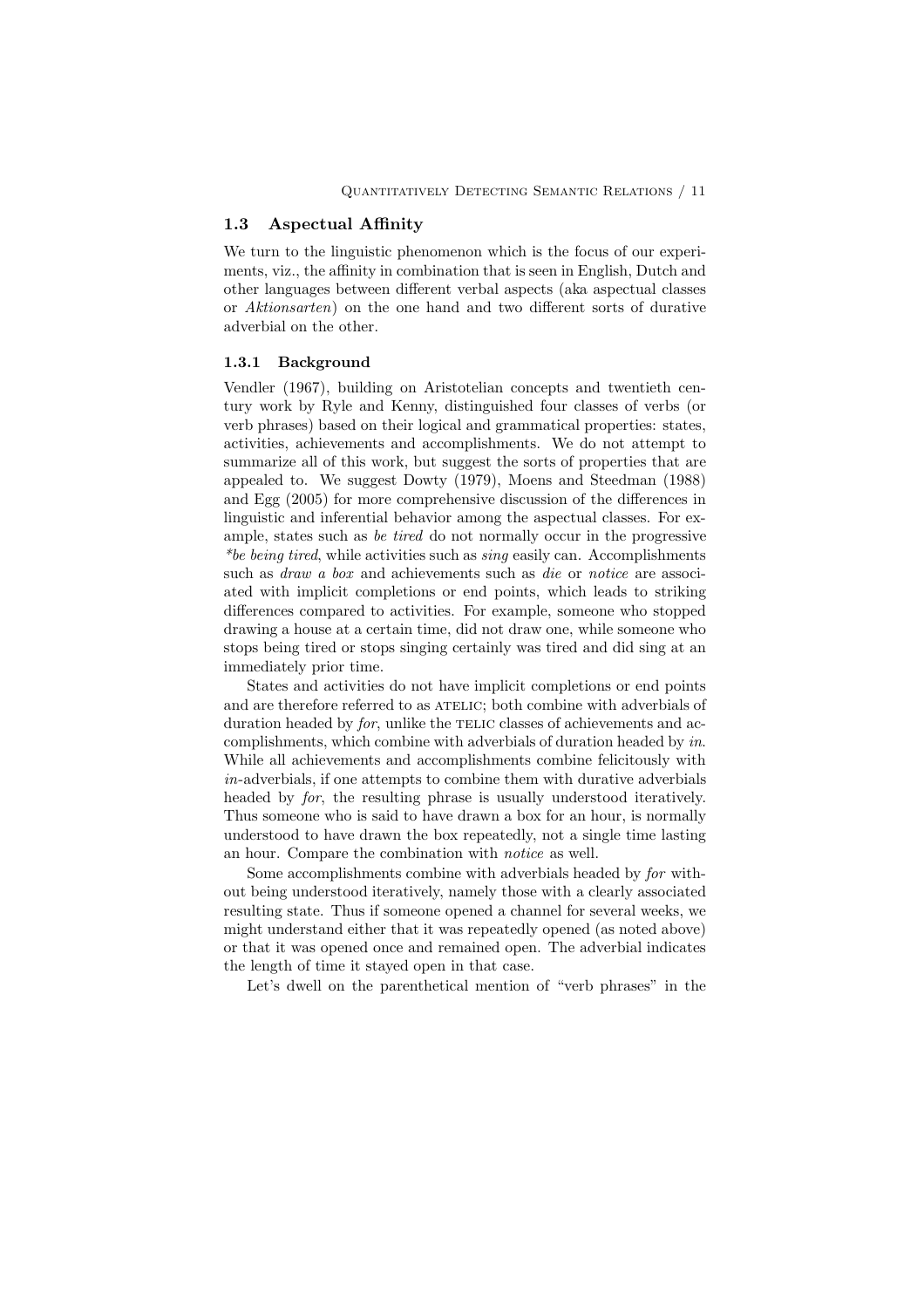first paragraph because its ramifications will influence our chances of finding distributional traces of the distinction. We can illustrate the importance aspect of this extension from verbs to verb phrases with a simple example. Drink a glass of juice is a telic predicate with a clearly defined end point, while drink juice, drink liters of juice and drink used without a direct object, in at least one of its uses, are all atelic. This illustrates why we prefer to speak of telic vs. atelic verb phrases, rather than telic vs. atelic verbs simpliciter. If we are to detect signals of telicity among verb phrases in full generality, we need to incorporate information about the object as well (as well as other adverbials the verb phrase is modified by). In fact we will find it necessary below to ignore the presence of objects and other modifiers for reasons we discuss there.

Dowty (1979, Chap. 2) is the locus classicus for modern discussion of these topics, where he reviews and discusses the classification as well as the distinctions in logical and grammatical behavior that motivate the classification. He goes on then to suggest underlying differences in temporal reference that help to explain why the distinctions exists, proposing an "aspectual calculus"  $(\S$  2.3) to account for the limited range of combinations and their meanings. Krifka (1987) proposes an axiomatic characterization of the distinction.

### 1.3.2 Mixed Affinities

We could not hope to do justice to all of the work done in Dowty's Word Meaning and Montague Grammar (and following this) on the telic/atelic distinction, but we shall focus on this distinction below as we seek distributional traces of it in a very large corpus. We review a discussion about the strictness of the combinatorial restrictions since this bears directly on the chances of finding distributional traces of the distinction in corpora.

As Dowty (1979, § 2.2.5) notes, one cannot apply the test of adverbial modification to partition verbs (or verb phrases) into distinct classes. It is natural to say that someone read an article in an hour, but not ill-formed to say that someone read an article for an hour. Thus it is possible to construe naturally telic phrases such as read a book as atelic in some circumstances. Similarly, normally atelic verbs such as swim can also be construed telically. Dowty (1979, p.61) notes that, if interlocutors know that John swims a certain distance daily, it can be natural to say that John swam today in an hour, for example, to indicate how long it took him to swim his normal distance. Dowty (1979) notes that the other linguistic tests indicating telicity likewise apply, but we do not repeat these here.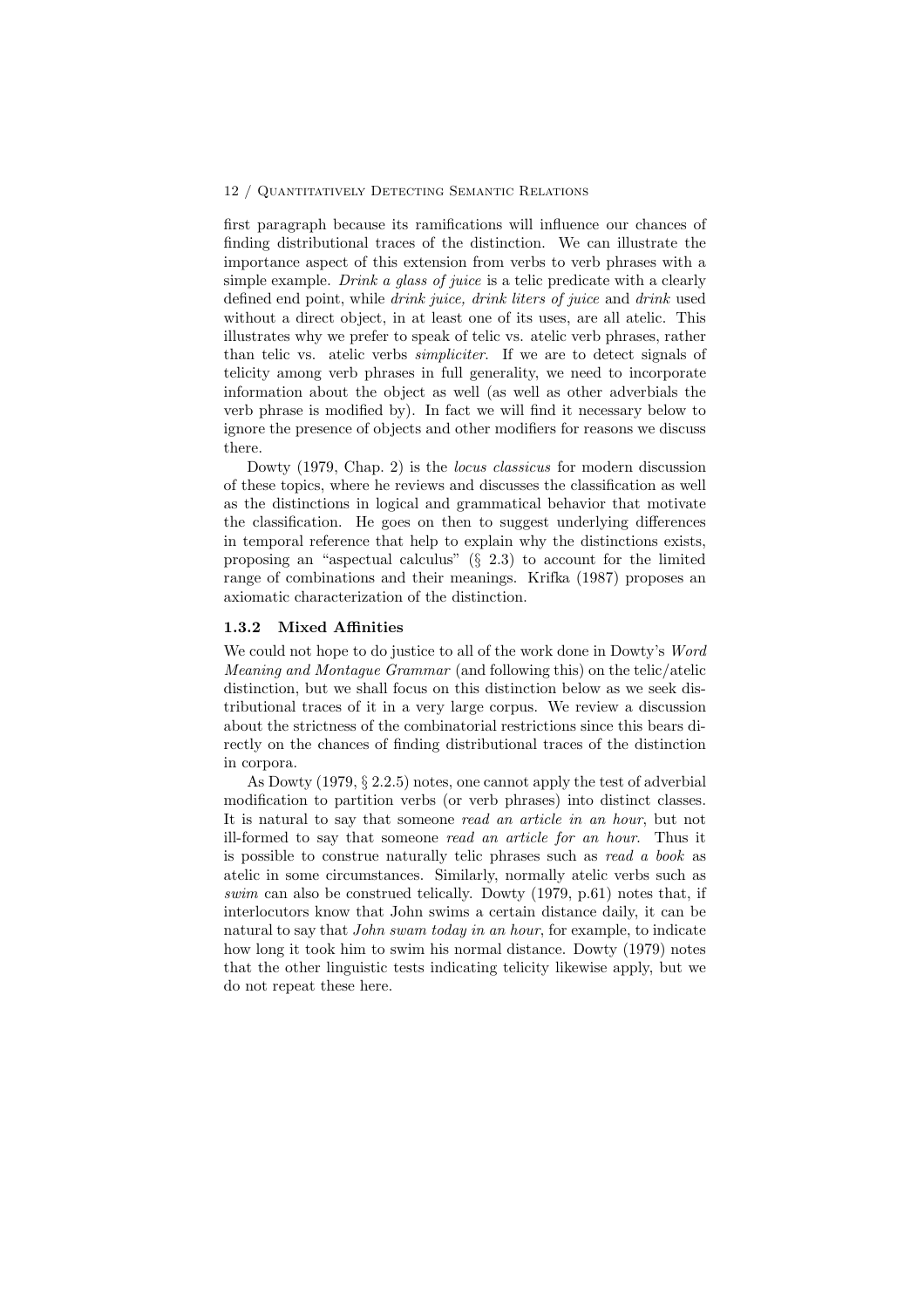These sorts of considerations led Moens and Steedman (1987) to construe aspectual classes as types and to investigate the role of various temporal operators as type-changing. The progressive aspect, seen from this perspective, maps a telic accomplishment such as write a book to an atelic activity capable of combining with an atelic-seeking durative such as for a year to obtain the felicitous was writing a book for a year, which indeed does not imply that the book was completed.

Moens and Steedman (1987) note that applying an adverbial of an inappropriate type such as in an hour to a verb such as swim might be viewed as type coercion, an analytical possibility examined at length by Egg (2005), who rejects type coercion as a general account, appealing instead to landing site coercion to explain the (most accessible) reading of She left for an hour as meaning 'she left and stayed away for an hour'.

#### 1.3.3 Distributional Expectations

The basic generalization is very simple, namely that atelic verbs (and verb phrases) combine with durative adverbials headed by for and telics with adverbials headed by  $in$ , but as we have seen there are a number of necessary qualifications. First, for many verbs the nature of the grammatical direct object influences whether it refers to a telic or atelic event. Second, our knowledge of the expected length of an event may likewise influence our judgment as to whether the event should be understood telically or atelically. For example, read a book refers to a telic event, but if one hears that Sue read 'War and Peace' this morning, one is inclined to understand it atelically, given what one knows of the book's length, and limits on reading speeds. Third, some adverbials, e.g., this morning, can combine with both telic and atelic verb phrases. The research literature does not suggest distributional restrictions that are hard and fast.

On the other hand, the basic generalization sounds at first quite convincing, and the exceptions often sound a bit strange. Adverbials headed by the preposition in or, alternatively, by the preposition for, combine to form telic and atelic verb phrases respectively, sometimes "coercing" the verb phrases they combine with into the right aspect. This suggests that the relative affinities of the two types of adverbial for the different verbs ought to be reflected in the relative frequency with which combinations are founded, and that the frequency of combinations respecting the affinity ought to outpace that of exceptions. We have additional reasons for ignoring the presence of objects (of particular sorts that influence aspect) in verb phrases, namely first that it is difficult to recognize the relevant range of objects automatically, and second that including verb-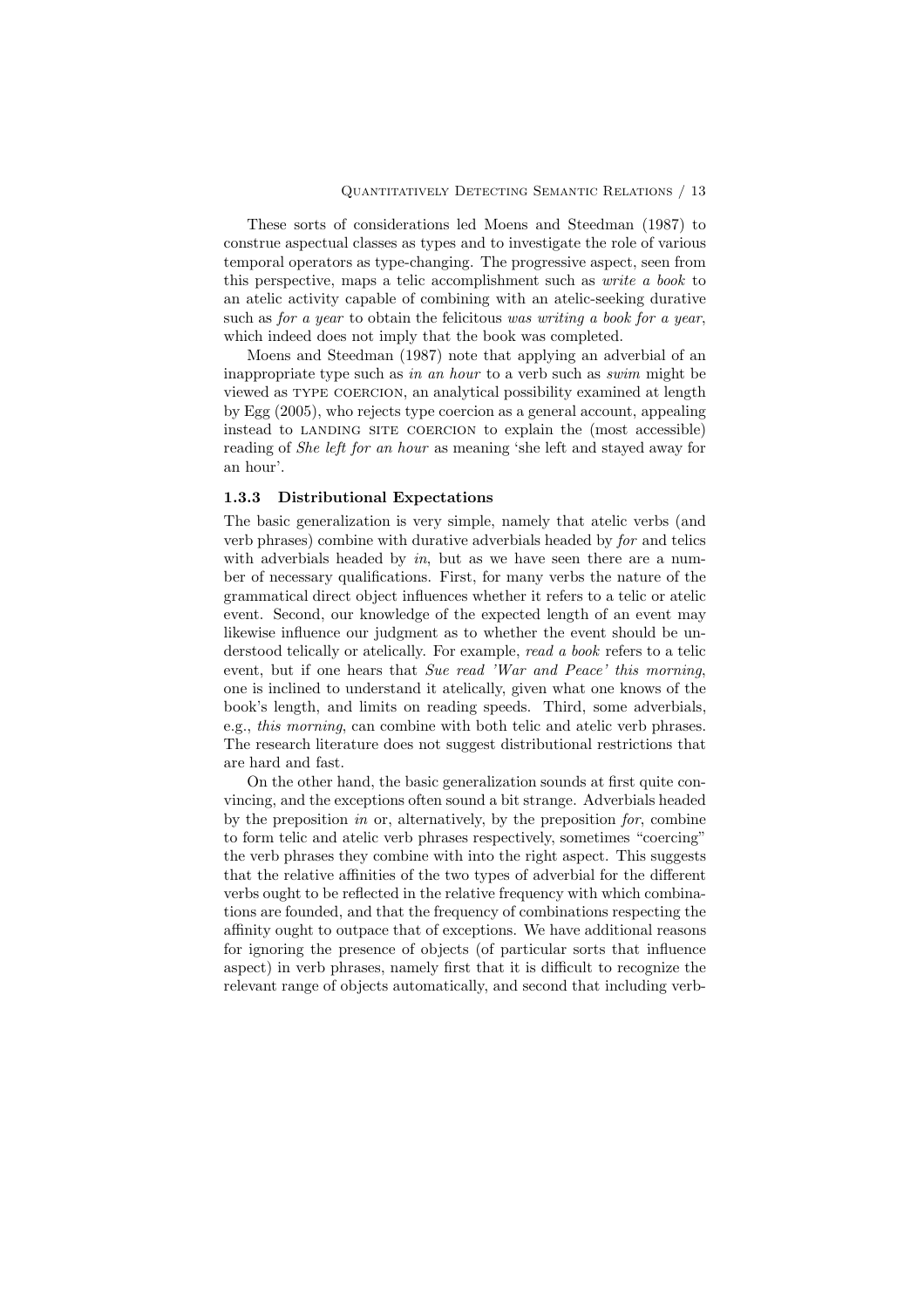object combinations would increase the number of categories greatly, reducing the frequencies with which classes are instantiated and thereby the reliability of the analysis.

Furthermore, since our primary aim in this paper is to explore the possibility of applying quantitative techniques in order to detect semantic structures, we wish to forge ahead in spite of the potential exceptions. We wish to verify whether such an affinity is reflected in the very large corpora we examine; whether we can detect aspectual classes among the verbs heading verb phrases in construction with specific durative adverbials; whether we can detect classes of temporal adverbials with aspectual affinities like those of adverbials headed by in and for, respectively (and what those prepositions in fact are); and, finally, whether there are other conditioning factors on telicity. It will be interesting if it turns out that some adverbials prefer to combine with the one or the other aspectual class, even though there is no straightforward aspectual requirement that they do so. This putative phenomenon has not received theoretical attention, but the quantitative approach we apply lends itself naturally to the question.

#### 1.3.4 Methodology

In order to explore semantic distinctions among verbs and temporal adverbials in a quantitative way, the required frequency information needs to be extracted from a corpus. First of all, a set of 22 adpositions that occur as head of temporal adverbial pps was manually selected. These adpositions and their translations are shown in Table 1.

| adposition | translation    | adposition | translation     |
|------------|----------------|------------|-----------------|
| in         | $\binom{1}{1}$ | geleden    | 'ago'           |
| $n_a$      | 'after'        | later      | 'later'         |
| over       | $\binom{1}{1}$ | lang       | $'$ for'        |
| binnen     | 'within'       | op         | $\sin$          |
| sinds      | 'since'        | voor       | $\lq$ for $\lq$ |
| $\, cm$    | $\int$ at'     | tot        | 'until'         |
| eerder     | 'before'       | vanaf      | 'from'          |
| gedurende  | 'during'       | terug      | 'ago'           |
| door       | 'during'       | rond       | 'around'        |
| halverwege | 'half way'     | tijdens    | 'during'        |
| teqen      | 'around'       | achtereen  | 'in a row'      |

TABLE 1 Manually selected adpositions that head time adverbials

Many of these adpositions also appear in pps that are not temporal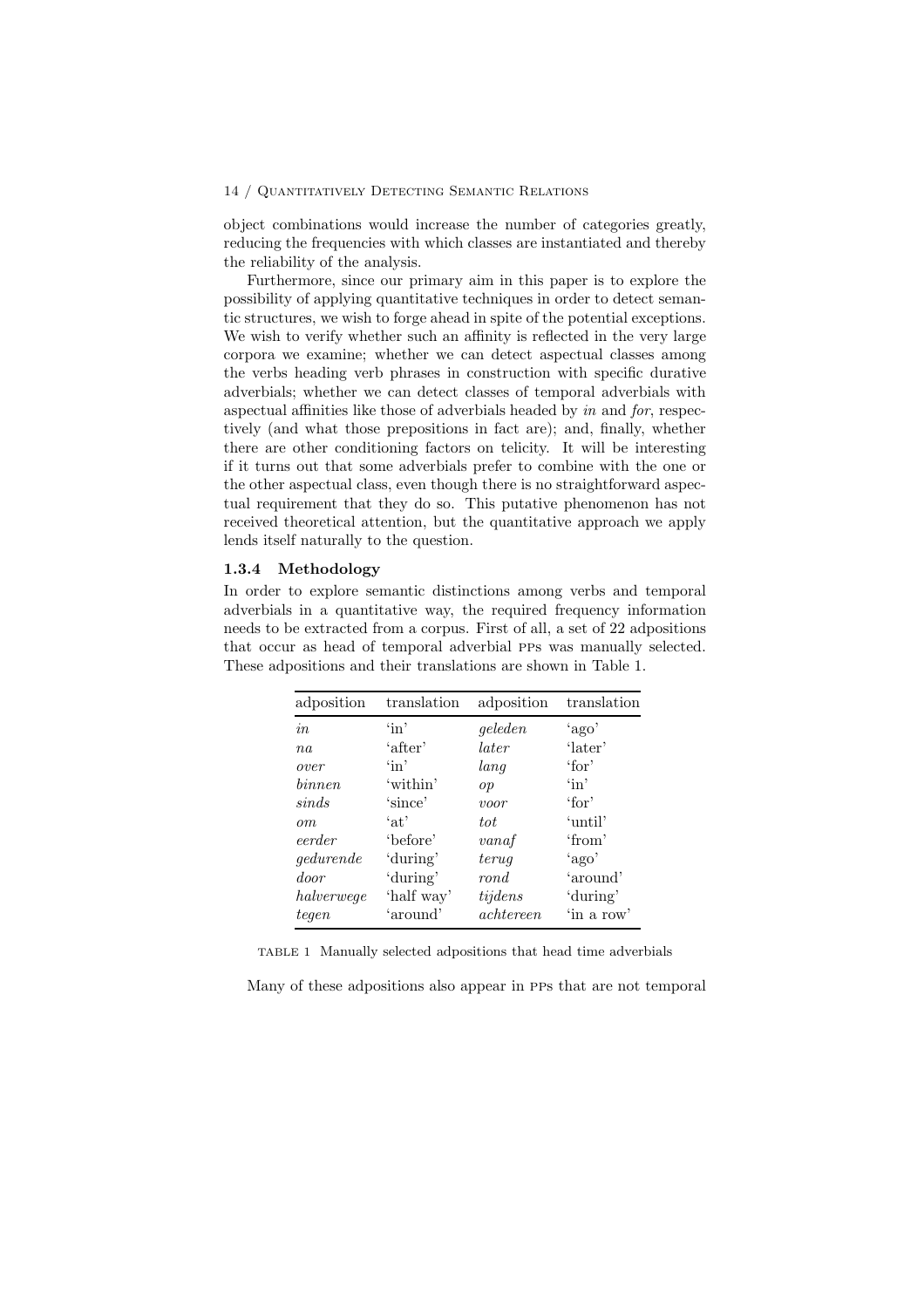

FIGURE 5 Example of dependency structure for the sentence Cathy zag hem drie uur lang lezen 'Cathy saw him read for three hours'

adverbials. To make sure that only temporal adverbials are extracted, we only take into account PPs that contain an NP headed by nouns that express a time quantity, namely minuut 'minute', uur 'hour', dag, day', week 'week', maand 'month' or jaar 'year'.

The combinations of verbs and modifying time adverbials were automatically extracted from the *Twente Nieuws Corpus*,<sup>3</sup> a large corpus of Dutch newspaper texts (500 million words), which has been automatically parsed by the Dutch dependency parser Alpino (van Noord, 2006). Alpino reaches an accuracy of up to 90% per grammatical dependency. An example parse is shown in Figure 5. Alpino's output parses are saved in xml. An xsl-style-sheet was developed to extract the required information, viz. the adposition and the verb (in this example the postposition lang and the verb lezen).

Next, a matrix is created of the occurrences of the 22 temporal adpositions cross-classified by the 5,000 most frequent verbs. The matrix contains the frequency of each co-occurrence. Each value is weighted with pointwise mutual information (see above), so that more informative features get a higher weight.

As a last step, singular value decomposition is applied, reducing the matrix to two dimensions. This dimensionality reduction exposes the two most important dimensions that are present in the data. Additionally, using two dimensions has the advantage that the results can easily be visualized. We should note that other dimensions can, in principle, be interesting as long as they contribute significantly to the explanation of variance. But we found it difficult to interpret the third and following dimensions, whose importance naturally decreases as well.

 $3$ http://www.vf.utwente.nl/∼druid/TwNC/TwNC-main.html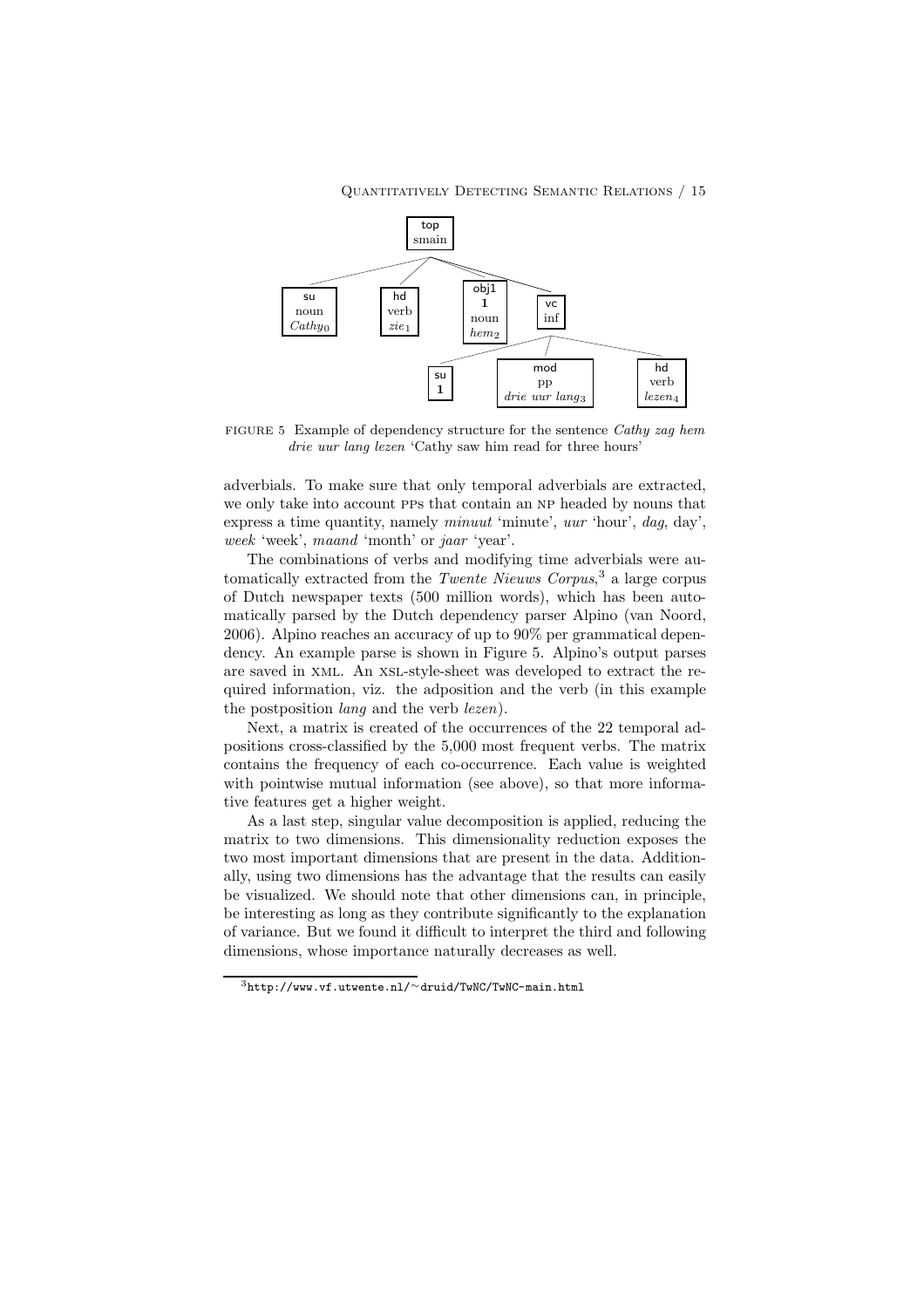Since the parsing method is fully automatic, our input may contain erroneous parses. However, our statistical techniques are robust with regard to random noise. Only systematic noise (introduced by the parser's grammar or disambiguation model) can cause problems in the analysis. A random evaluation of the parsing results turned up no indication of systematic error.<sup>4</sup>

#### 1.3.5 Results

From the inspection of the results, we conjecture that the first SVD dimension gives an indication of the (a)telicity of the clause, and the second dimension of the duration of the timespan (introduced by the durative adverbial). We will concentrate on the first dimension in examining the data.

#### Adverbials

Figure 6 gives a graphical representation of the adverbials in the reduced dimensionality space; the x-axis shows the first dimension, and the y-axis shows the second dimension. The first dimension captures approximately 9.5% of the variance present in the original matrix, the two first dimensions together account for approx. 15.5%.

Due to the application of the SVD, a continuum emerges between atelic modifiers (lang 'for') and telic modifiers (om 'at [3 o'clock]', rond, tegen 'around [3 o'clock]', and geleden '[several hours] ago'). We note that binnen 'within [an hour]' is also correctly classified toward the telic end of the spectrum, as is over 'in [a week]'. But we also note three examples which do not seem immediately plausible, given our interpretation of the first dimension as (a)telicity. We shall examine achtereen '[three days] in a row', tijdens 'during', and geleden 'ago'. Achtereen seems as if it should be used iteratively and therefore atelically just by virtue of its meaning.<sup>5</sup> Tijdens can be crucially used both with an event specification, e.g. tijdens de oorlog 'during the war', and also with a specification of temporal durations, e.g. tijdens drie dagen 'for a period of three days'. The latter should be atelic, and the former might be compatible with either telic or atelic propositions. Both of the prepositions are found fairly far to the left on the x-axis, among predominantly telic prepositions.

<sup>&</sup>lt;sup>4</sup>As parsing experts are well aware, the attachment of prepositional phrases is subject to more error than other parse decisions. But we know of no tendency for parsers to err more in attaching telic durative adverbials than in attaching atelic duratives, for example.

<sup>&</sup>lt;sup>5</sup>In fact *achtereen* can also be used with no hint of iterativity. Hij werkte hier drie jaar achtereen 'He worked here for three years in a row'. But we suspect that iterative uses predominate.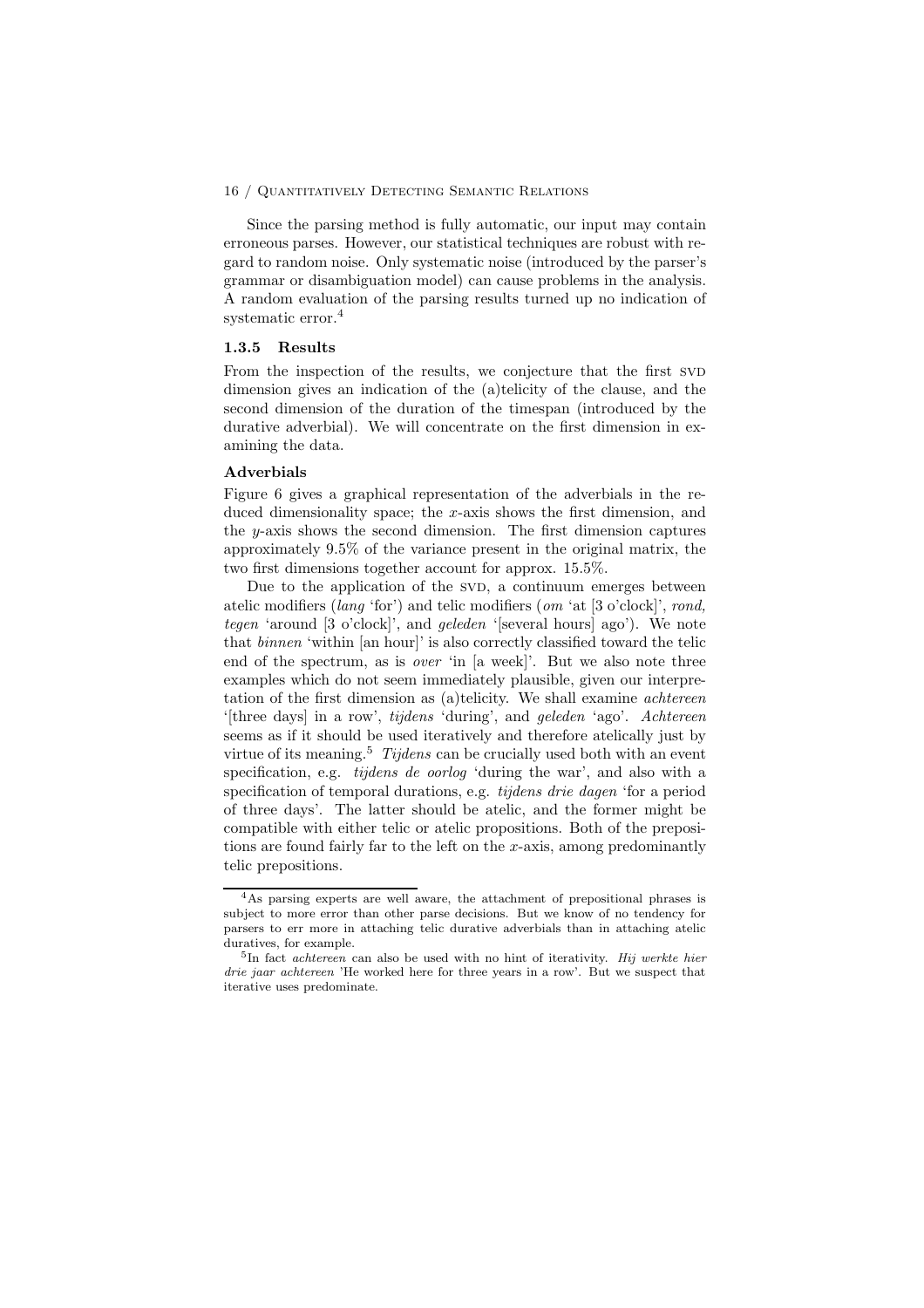

FIGURE 6 The classification of the heads of temporal adverbials according to the two most significant dimensions of the SVD applied to the frequency co-occurrence matrix between such heads of adverbials and heads of verb phrases in 400 million words of Dutch newspaper text.

Finally we shall examine geleden 'ago', which combines with expressions of duration such as *drie jaar* 'three year(s)' to form frame adverbials. Since there is no logical constraint restricting the combinations of frame adverbials with either telic or atelic verb phrases, we expect frame adverbials to be relatively insensitive to aspect—both lived in Columbus a decade ago but also ran a mile a week ago are well-formed. It is therefore surprising to see geleden classified as having such a strong affinity with telicity (see Fig. 6). Similarly *op* heads frame adverbials once combined with an expression denoting a day: op zondag 'on Sunday', or op Pasen 'at Easter'. It should likewise be expected to be somewhat neutral with respect to telicity, but it too is classified much more closely to the telic extreme.

To test whether these interpretations are plausible, we decided to examine a random sample of twenty sentences for each of the prepositional or postpositional heads from the material that the SVD is based on. We shall not present all twenty sentences, but only the verbs and arguments that are crucial for the category telic/atelic.

We first examine twenty random sentences involving adverbials headed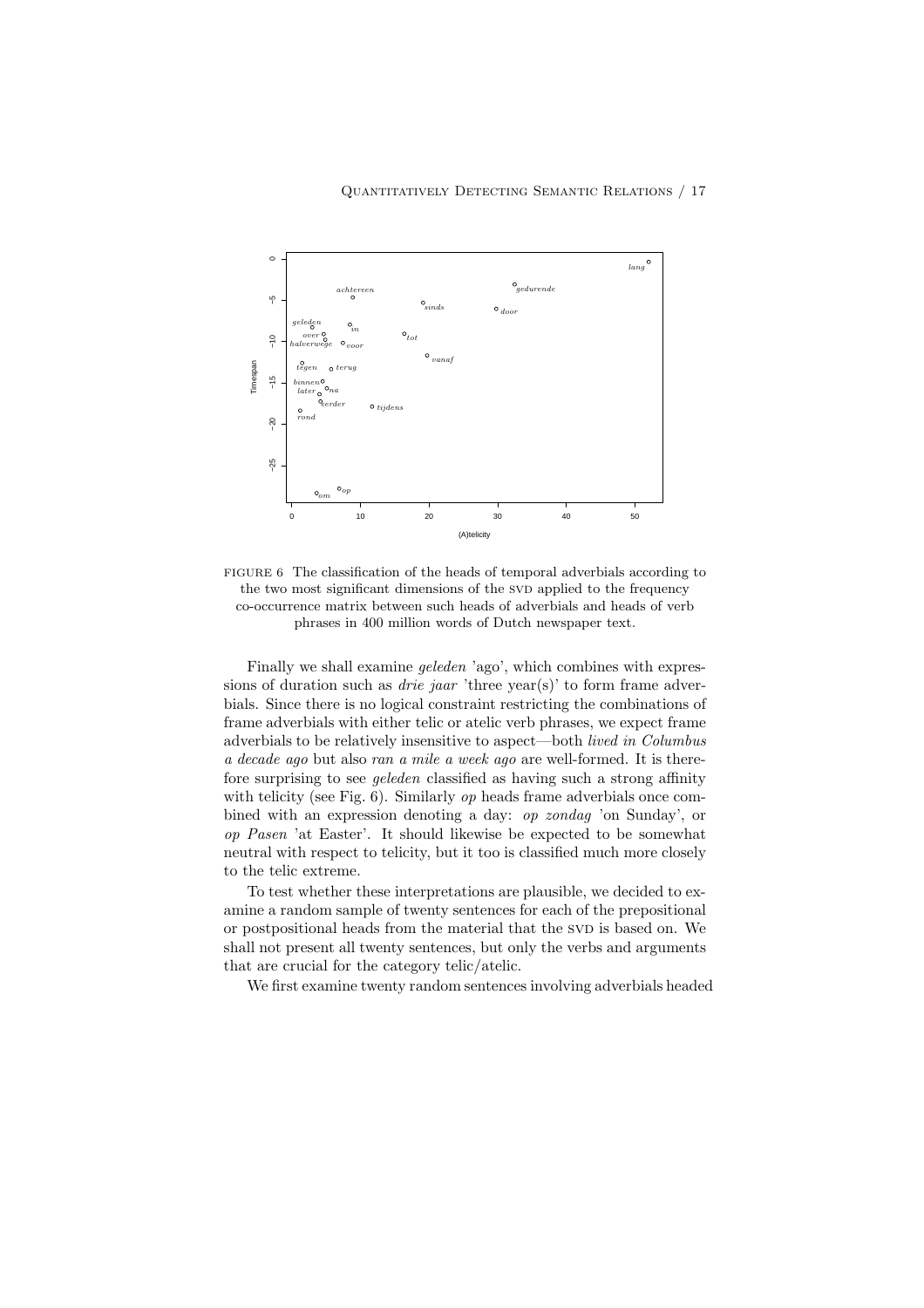| verb phrase                     | argument                              |
|---------------------------------|---------------------------------------|
| suffered pain in her abdomen    | during an au-pair year                |
| 168 rebels were killed          | during the first six days             |
| aim at a number of subscribers  | during the first year                 |
| warm air was introduced         | during the first week                 |
| compose music                   | during his Paris years                |
| contract a cold                 | during the last few days              |
| drop marines off                | during the first day of $[\,\dots\,]$ |
| what goes on                    | during a moment of silence            |
| fill the auditorium             | during the first three days           |
| grow                            | during the most recent days           |
| spend time                      | during his last [work]days            |
| play great tennis               | during the last two weeks             |
| remain the same                 | during your 12 years as $[\ldots]$    |
| not function well               | during the last years                 |
| record stories                  | during the days in $[\ldots]$         |
| [this] wine was bottled         | during the last year of $[\,\dots\,]$ |
| promote sport                   | during their days                     |
| work with $\left[\ldots\right]$ | during this hectic month              |
| get lost                        | during the longest and hardest day    |
| maintenance costs are low       | during the first two years            |

TABLE 2 Crucial verb-argument combinations in randomly sampled sentences (from twenty million) involving aspectual adverbials headed by tijdens 'during'. Most of the predications ought to be classified as atelic, with, however, exceptions such as 'contract a cold', 'be bottled (of (a specific quantity of) wine)', and 'get lost'.

by the preposition tijdens 'during'. The adverbials, the verb and the relevant arguments are listed in Table 2. The table (as well as the full examples, not shown) seem to bear out the linguistic intuition that adverbials formed with tijdens combine primarily with atelic predications. This means in turn that, if our hypothesis about this first dimension is correct, i.e., if the x-axis in Fig. 6 does correspond with telicity, then the boundary for adverbial heads that combine with telics lies to the left of this point.

We turn now to the examination of twenty random sentences involving adverbials headed by the postposition achtereen '[three days] in a row'. We note that only one of the twenty sentences was crucially misparsed. In that case a temporal adverbial that modified a noun phrase was parsed as modifying the verb. We found the combinations shown in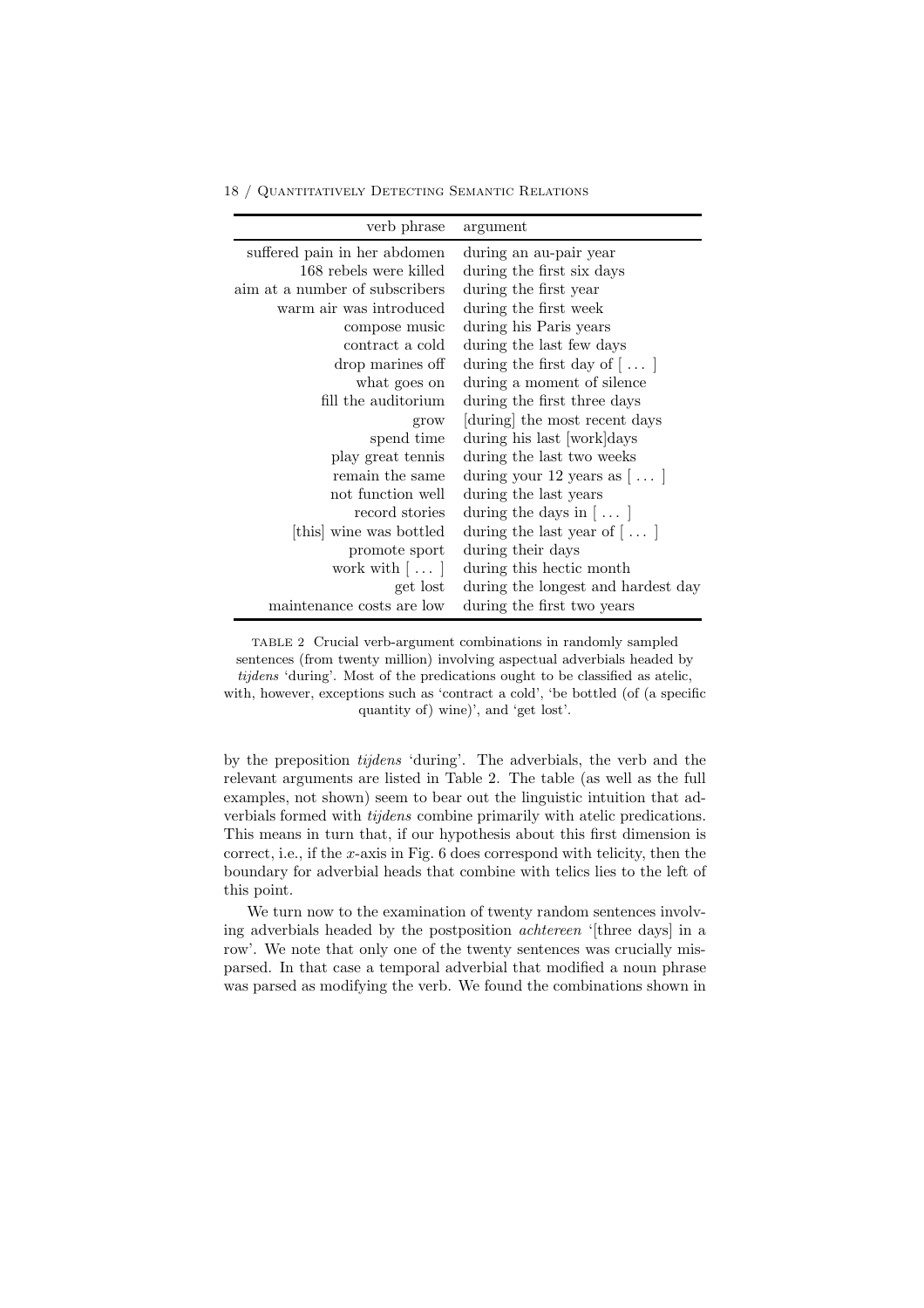Table 3.

The range of examples in Table 3 illustrate how difficult it is to deal with input that has not been selected for its clarity with respect to theoretical issues. 'Fill the auditorium' seemed to be used atelically in the sentence in the example. Several examples involve clearly telic predications which, probably because of appearing in construction with the postposition achtereen, are nonetheless understood atelically. This suggests that SVD is classifying the postposition as telic due to the fact that most of the material it combines with is at base telic. Other examples are more complicated, involving potential telics in construction with quantified arguments, leading to an atelic reading (e.g., 'repel everything', 'cost sales', or 'watch ads'). Interestingly enough, there are two examples where fundamentally atelic predications are made telic via subordinate modification ('jog a quarter hour' and 'wear a jersey for several days'). But there are also examples of atelic predications with no relevant type-shifting operators ('enjoy a high salary', 'sit in the car' and 'read'). But perhaps we impute too much structure in discussing the possibility of type shifting here. The most correct conclusion may be just that adverbials with iterative meaning apply felicitously to both telic and atelic predications.

Third, and finally, we examine twenty random sentences involving adverbials headed by geleden 'ago'. In order to save space, we do not list the predications and adverbials fully, but the report is quite simple: virtually all (19) of the twenty examples involve telic predications! This is interesting for two reasons. First, it is consistent with our hypothesis, advanced in the discussion of tijdens, that the border of telic vs. atelic may lie fairly far to the left in the scatterplot—in fact it ought to lie between these two adverbial heads.

But it is also interesting because it suggests that the affinities between adverbials and aspect are not exhaustively described by aspectual theory. As we noted above, there is no reason why a postposition such as geleden, which combines with an expression denoting a length of time to form a frame adverbial, should show a preference for one aspect over another. In particular, this sort of tendency seems to have nothing to do with the principles of aspectual interpretation based on type coercion that Moens and Steedman (1987) examined, nor with the sorts that Egg (2005) calls landing site coercion. Since, however, predications involving geleden are always about the past, we perhaps see more telic predications because there is a tendency to view past actions as completed.<sup>6</sup>

 $6$ Comrie (1976) discusses interrelations between aspect and tense.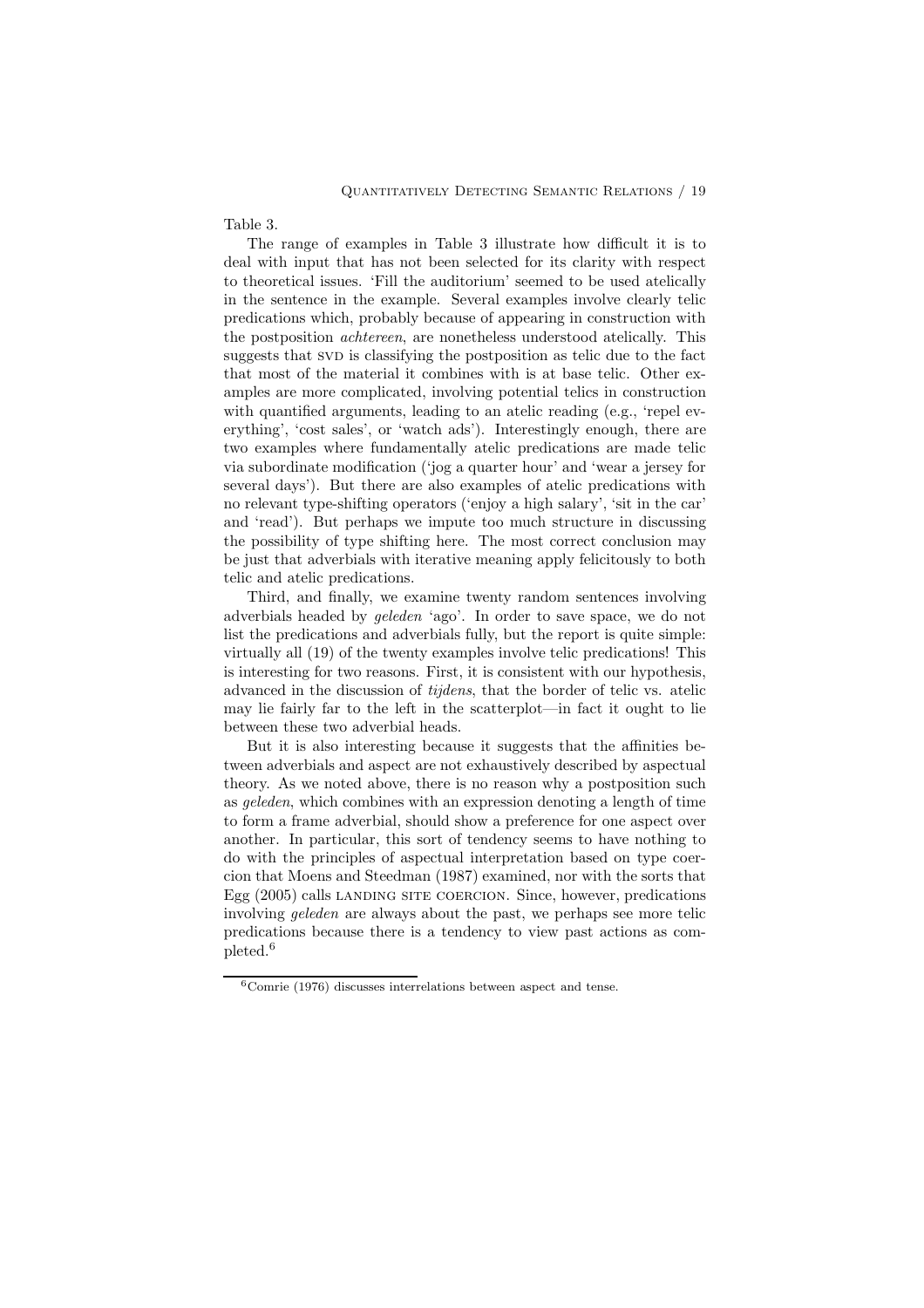| verb phrase                             | argument                    |
|-----------------------------------------|-----------------------------|
| production fell                         | three years in a row        |
| won the championship                    | three years in a row        |
| 'enjoy' a high salary                   | for many consecutive years  |
| repel everything [every attempted goal] | for 908 consecutive minutes |
| jog a quarter hour                      | for three days in a row     |
| show low growth                         | for months on end           |
| cast his fishing rod                    | for many years in a row     |
| wear the yellow jersey for several days | three years in a row        |
| be clear to me                          | four days in a row          |
| presents [herself] as hotel slut        | five days in a row          |
| cost the company sales                  | five years in a row         |
| participate in the championships        | four years in a row         |
| watch TV ads                            | for four hours in a row     |
| sing it                                 | three years in a row        |
| fall $2,75\%$ in purchasing power       | four years in a row         |
| sit in the car                          | for 48 hours in a row       |
| read                                    | for several hours in a row  |

TABLE 3 Crucial verb-argument combinations in nineteen randomly sampled sentences (from twenty million) involving aspectual adverbials headed by achtereen. It is striking that many are telic predications used iteratively, and therefore atelically, while others are atelic by virtue of plural arguments ('watch ads'). At the same time, it is clear that some examples are simply atelic and misclassified ('read').

## Verbs

Despite some irregularities noted in the previous paragraphs, our data analysis of the adpositions shows a clear telicity continuum emerging from left to right. The next step is to plot the verbs against the same dimensions, to see whether the same continuum emerges, and if so, where the verbs appear in this continuum. In Figure 7, a sample of the 100 most frequent verbs is plotted in the first two dimensions.

Figure 7 shows the same tendency as Figure 6: a telicity continuum emerges from left to right, with typically telic verbs (meld 'report', vertrek 'leave' and begin 'begin') on the left, and typically atelic verbs (werk 'work', blijf 'stay' and volg 'follow') on the right.

To investigate the continuum for verbs, we again examined 20 randomly selected sentences for a number of verbs. Table 4 shows a number of sentences with the verbs werk, blijf and volg, appearing at the atelic end of the continuum. Practically all of the sentences indeed have an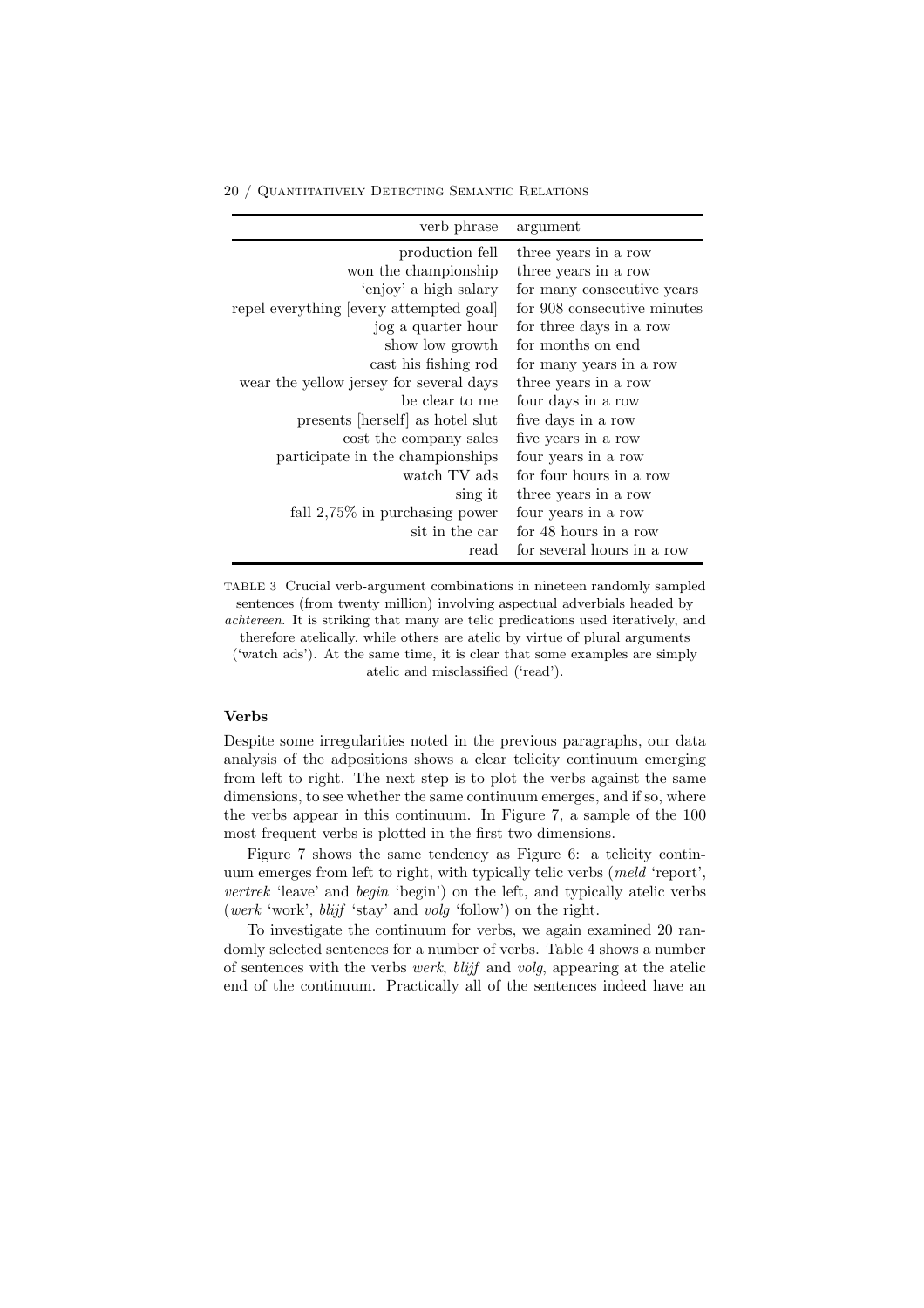

FIGURE 7 A graphical representation of verbs, showing the first two dimensions of the SVD

atelic reading; a few telic interpretations are also present, such as 'a training [session] followed around 6 o'clock'. It is revealing that these telic instances are only present with the verb volg, which appears already more to the left in the continuum.

| verb phrase                                                                          | argument                                                    |
|--------------------------------------------------------------------------------------|-------------------------------------------------------------|
| all immigrants [] have worked<br>Rotterdam works with health care information        | for three to five years<br>since one year [ago]             |
| He wanted to work half time                                                          | after a year<br>for five days in a row                      |
| It stays dry<br>Bob Dylan stayed my hero                                             | throughout the years                                        |
| The reporters followed the three women<br>followed by the FBI<br>a training followed | during one year<br>since one year [ago]<br>around 6 o'clock |

TABLE 4 Some verb-argument combinations for the verbs werk, blijf and volg, appearing at the atelic end of the continuum.

The other end of the spectrum shows the opposite picture: the majority of the sentences selected for the verbs meld 'report' and vertrek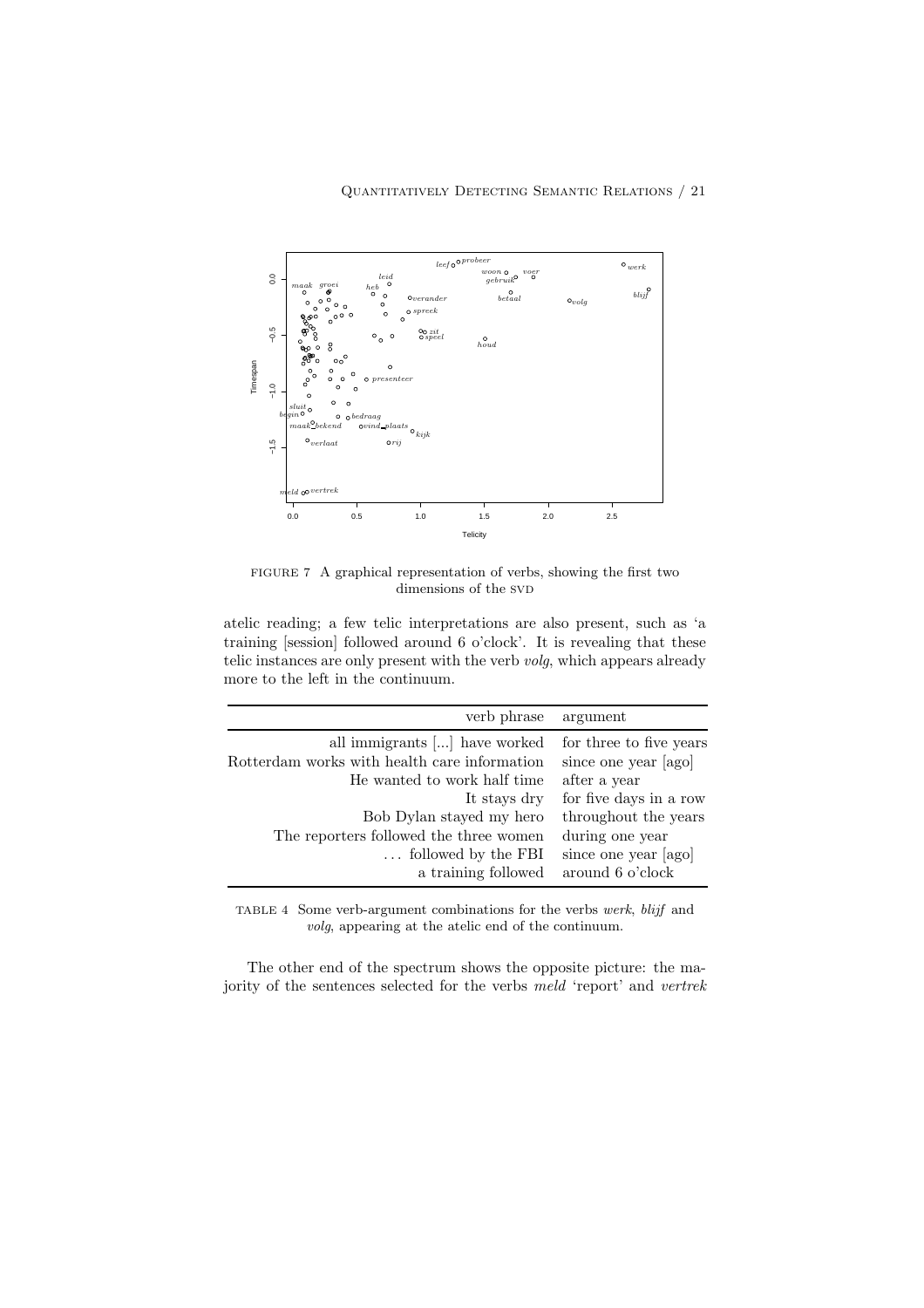'leave' are telic; atelic readings are possible with atypical cases, as in 'he reported . . . for 20 minutes' (Table 5).

| verb phrase                | argument                      |
|----------------------------|-------------------------------|
| Lindsay reported [herself] | a week and a half ago         |
| 124 voters reported        | at 2 o'clock in the afternoon |
| The Greek media reported   | on the day of her funeral     |
| The man left               | at 9 o'clock in the morning   |
| Fricke left again          | half an hour later            |
| The hostage started        | before 8 o'clock              |
| He reported $\dots$        | for 20 minutes                |

TABLE 5 Some verb-argument combinations for the verbs meld, vertrek and begin, appearing at the telic end of the continuum.

Next, we have evaluated two verbs that are located towards the middle of the continuum, namely the verbs speel 'play' and kijk 'look'. Some crucial sentences are shown in Tables 6 and 7. Both tables show a mix of telic and atelic verb phrases, in line with the telicity continuum. The first two sentences in Table 6 are telic instances; the five other sentences are atelic. In Table 7, the three first sentences are telic, the remaining four atelic.

| verb phrase                               | argument                |
|-------------------------------------------|-------------------------|
| The band started playing                  | shortly after 8 o'clock |
| $\dots$ the second game is played         | within 14 days          |
| He played in Greece                       | during those 3 years    |
| No senior competitions are played anymore | since last year         |
| where the Yankees were playing            | three days in a row     |
| $\ldots$ who played with 9 players        | for an hour             |
| This station has played an important role | throughout history      |

TABLE 6 Some verb-argument combinations for the verb speel

## 1.4 Conclusion & Future work

This paper took the availability of increasingly large corpora as an impetus to investigate a statistical technique that seems suitable for investigating "latent" semantic phenomena quantitatively without requiring a manually annotated corpus. The aspectual phenomenon is latent in that it is not reflected simply in overt text; it is reflected indirectly in the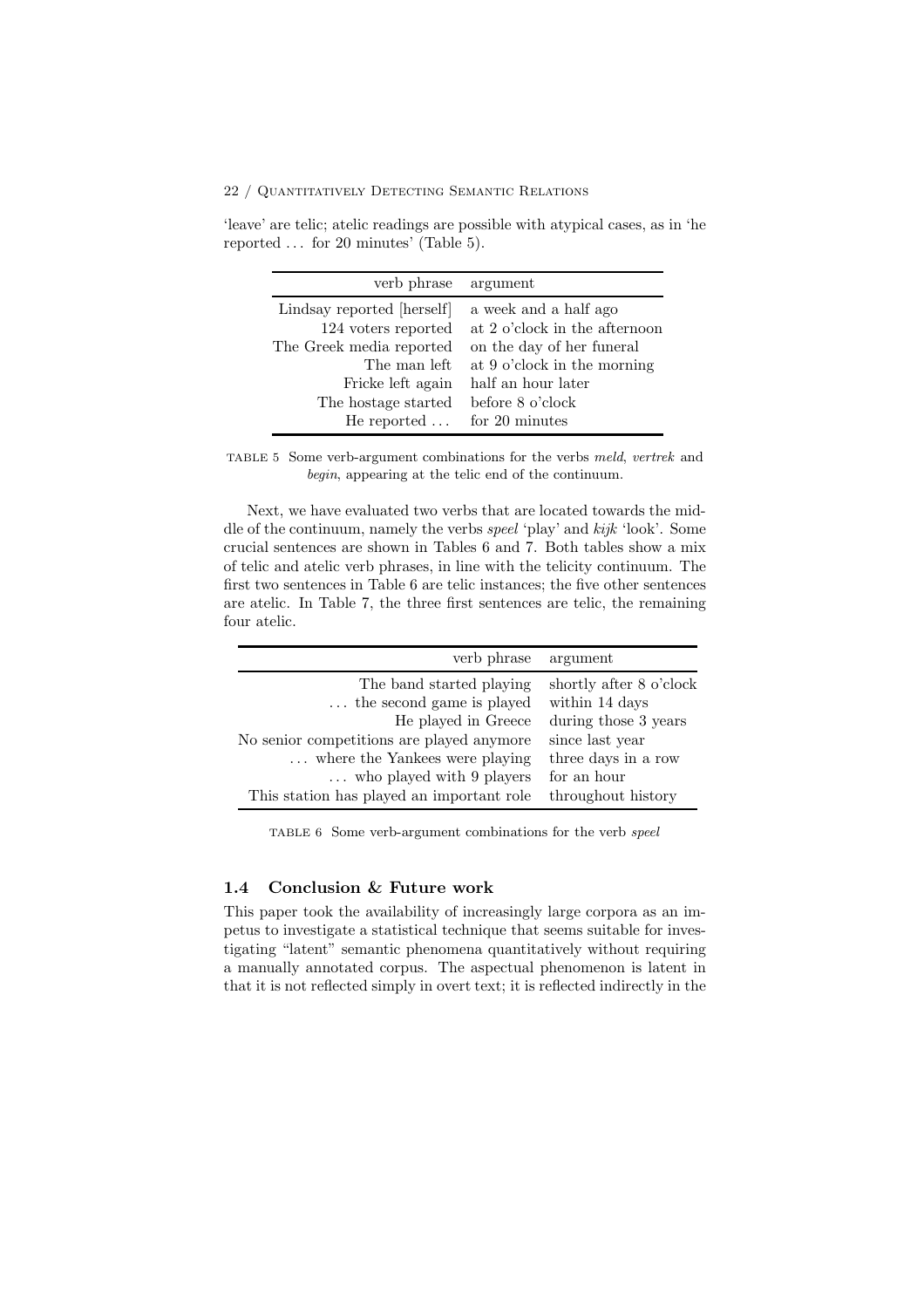Quantitatively Detecting Semantic Relations / 23

| verb phrase argument                 |                           |
|--------------------------------------|---------------------------|
| Sluis himself went to look           | two years ago             |
| 100,000 came to watch the movie      | during the first 4 days   |
| We looked at the same place          | an hour later             |
| to watch the Dutch team              | during the night          |
| [We'll be] watching video's again    | for one month             |
| We looked what the possibilities are | during the last two years |
| to watch tv commercials              | 4 hours in a row          |

TABLE 7 Some verb-argument combinations for the verb kijk

sets of verbs and adpositions used. Our chosen technique relies on the availability of massive amounts of automatically annotated data, but it does not require that the annotations be flawless.

We have analyzed the co-occurrence data of verbs and aspectually sensitive adverbials in an attempt to verify that the well-studied affinity of atelic vs. telic predications for combination with only certain duratives could be detected, and, naturally, the degree to which it held. The data analyzed consisted of parsed sentences from which the verb heading the verb phrase was extracted, and also the preposition or postposition heading the durative adverbial. We work from large tallies showing which verbs were found in construction with which temporal adpositions.

We applied singular value decomposition to extract simultaneously the most significant principal components of the adpositions and also of the verbs. The first two correspond with atelicity on the one hand, and length of the time duration on the other. By examining random samples of data in which different adverbials and different verbs occur, we were able to confirm this interpretation, and also to note that the characterizations are not categorical, but gradual—we found aspectual mismatches in all of the sets of sentences we examined. From semantic theory we know that mismatch is possible, but this study suggests that it also occurs frequently. Interestingly, one of the cleanest sets of examples did not involve aspectually selective adverbials, but rather the aspectually aselective adverbials formed with the postposition geleden 'ago', which co-occur almost only with telic phrases. The SVD analysis brought this out.

We conclude therefore that SVD allows us to to generalize over the noisy data acquired from automatic parsing, and it successfully exposed the aspectual tendencies in the telic and atelic verb phrases as well as in the adverbials they construct with.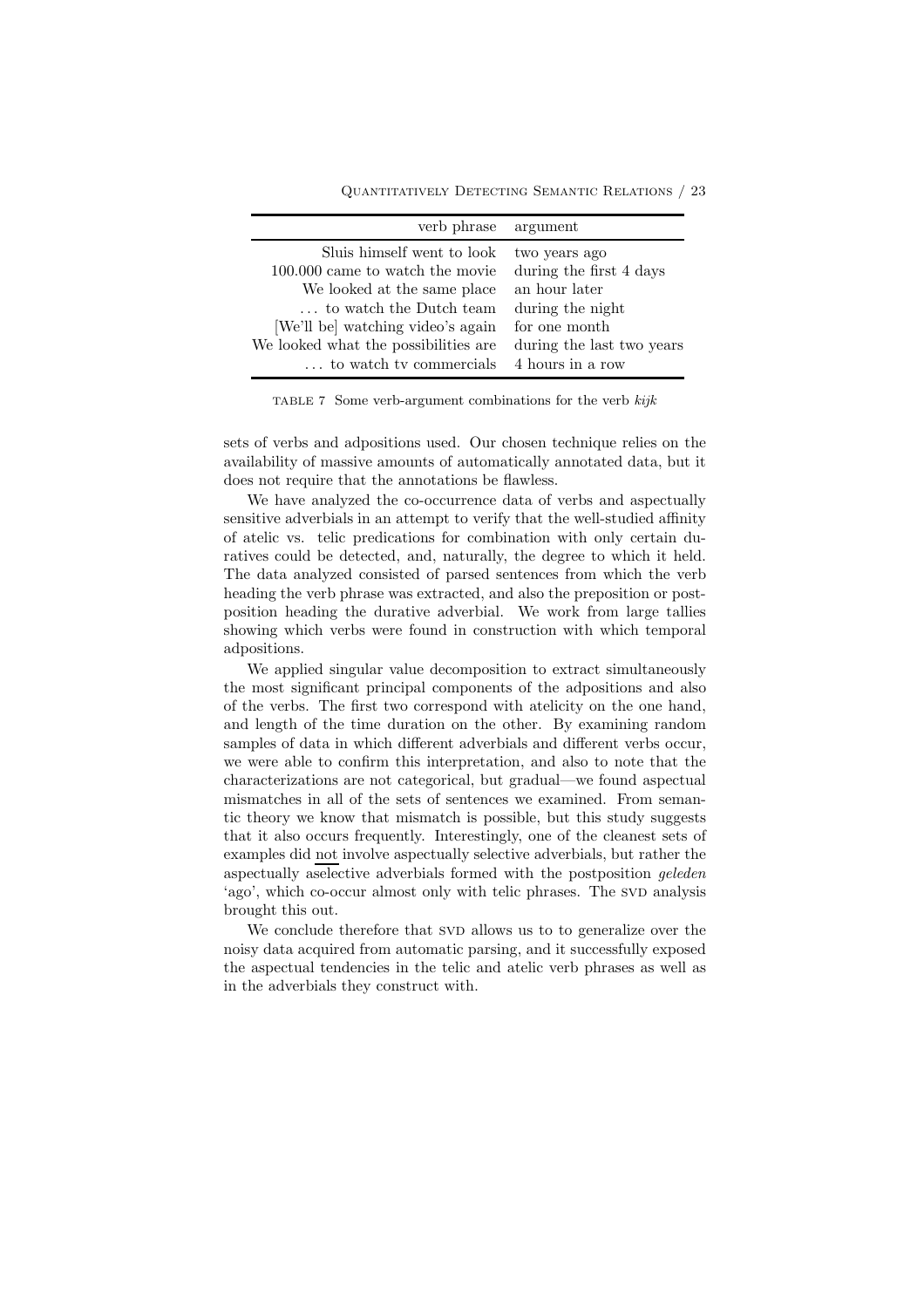In future work, we plan to examine alternative methods of statistical analysis. Particularly, methods that bring about an entropy-based dimension reduction (such as NON-NEGATIVE MATRIX FACTORIZATION (Lee and Seung, 2000)) look quite promising. In a similar vein, we want to experiment with different weighting schemes (apart from pmi).

Further applications of this sort of analysis might also involve categories that are not simply marked in data, and for which the issue of semantic conditioning arises, e.g. negative or positive polarity items, or scope relations that are marked by these sorts of items. Further steps in these analyses might involve the examination of alternative hypotheses about the occurrence and co-occurrence of aspectual adverbials, and, indeed, the development of a more rigorous mode in which hypotheses might be tested using these techniques.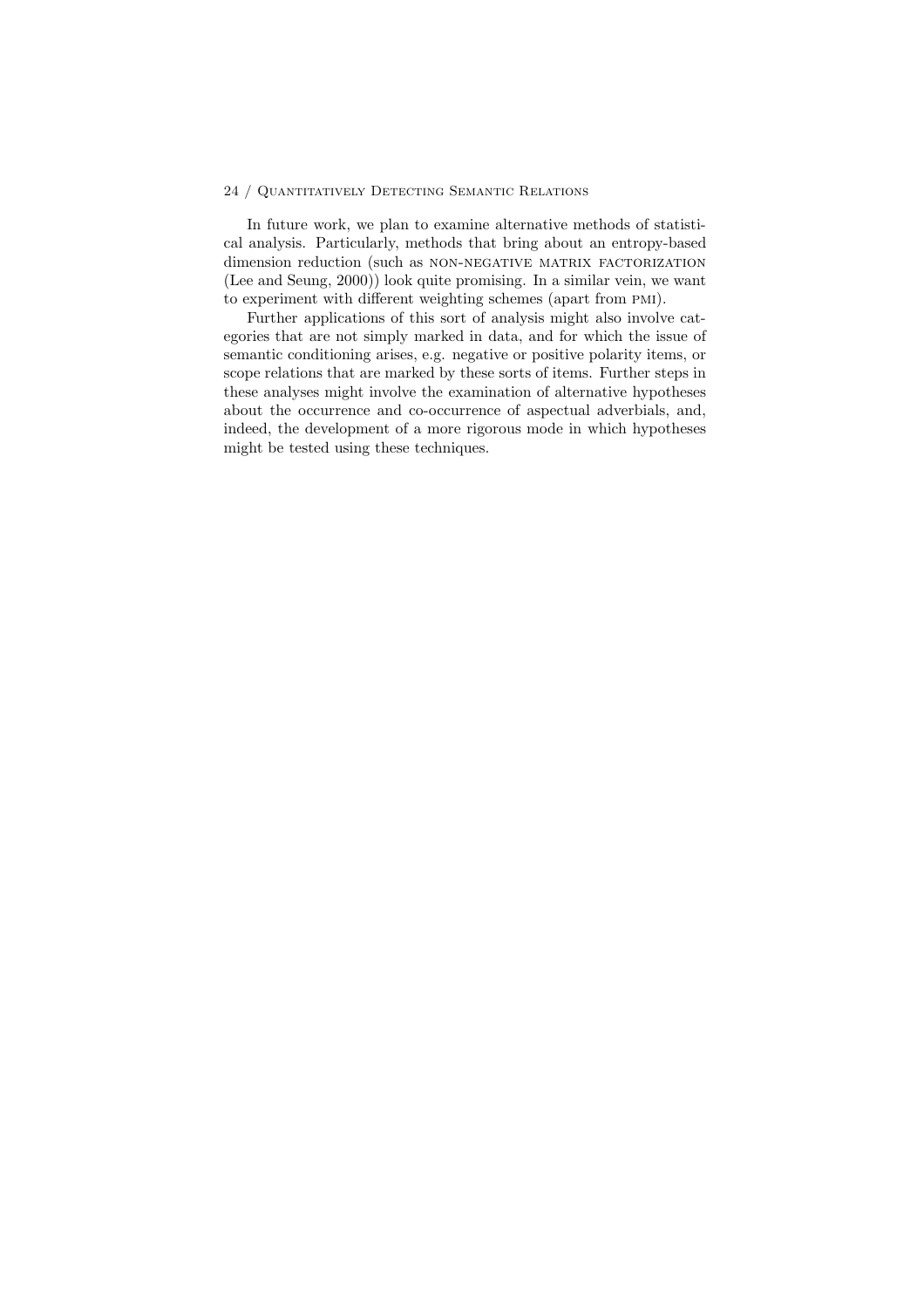## Bibliography

- Berry, Michael. 1992. Large scale singular value computations. International Journal of Supercomputer Applications 6(3):13–49.
- Brent, Michael. 1991. Automatic semantic classification of verbs from their syntactic contexts: An implented classifier for stativity. In Proceedings of the 5th Meeting of the European ACL, pages 222–226. Shroudsburg, PA: ACL.
- Church, Kenneth Ward and Patrick Hanks. 1990. Word association norms, mutual information & lexicography. Computational Linguistics  $16(1):22-29$ .
- Comrie, Bernard. 1976. Aspect. Cambridge: Cambridge University Press.
- Deane, Paul. 2005. A nonparametric method for extraction of candidate phrasal terms. In Proceedings of the 43rd Annual Meeting of Association for Computational Linguistics, pages 605–613. Shroudsburg, PA: ACL.
- Dowty, David. 1979. Word Meaning and Montague Grammar. Dordrecht: Reidel.
- Egg, Markus. 2005. Flexible Semantics for Reinterpretation Phenomena. Stanford: CSLI.
- Krifka, Manfred. 1987. Nominal reference and temporal constitution: Toward a semantics of quantity. In Proceedings of the 6th Amsterdam Colloquium, pages 153–173. Amsterdam: Institute of Language, Logic and Information.
- Landauer, Thomas and Se Dumais. 1997. A solution to Plato's problem: The Latent Semantic Analysis theory of the acquisition, induction, and representation of knowledge. Psychology Review 104:211–240.
- Landauer, Thomas, Peter Foltz, and Darrell Laham. 1998. An Introduction to Latent Semantic Analysis. Discourse Processes 25:295–284.